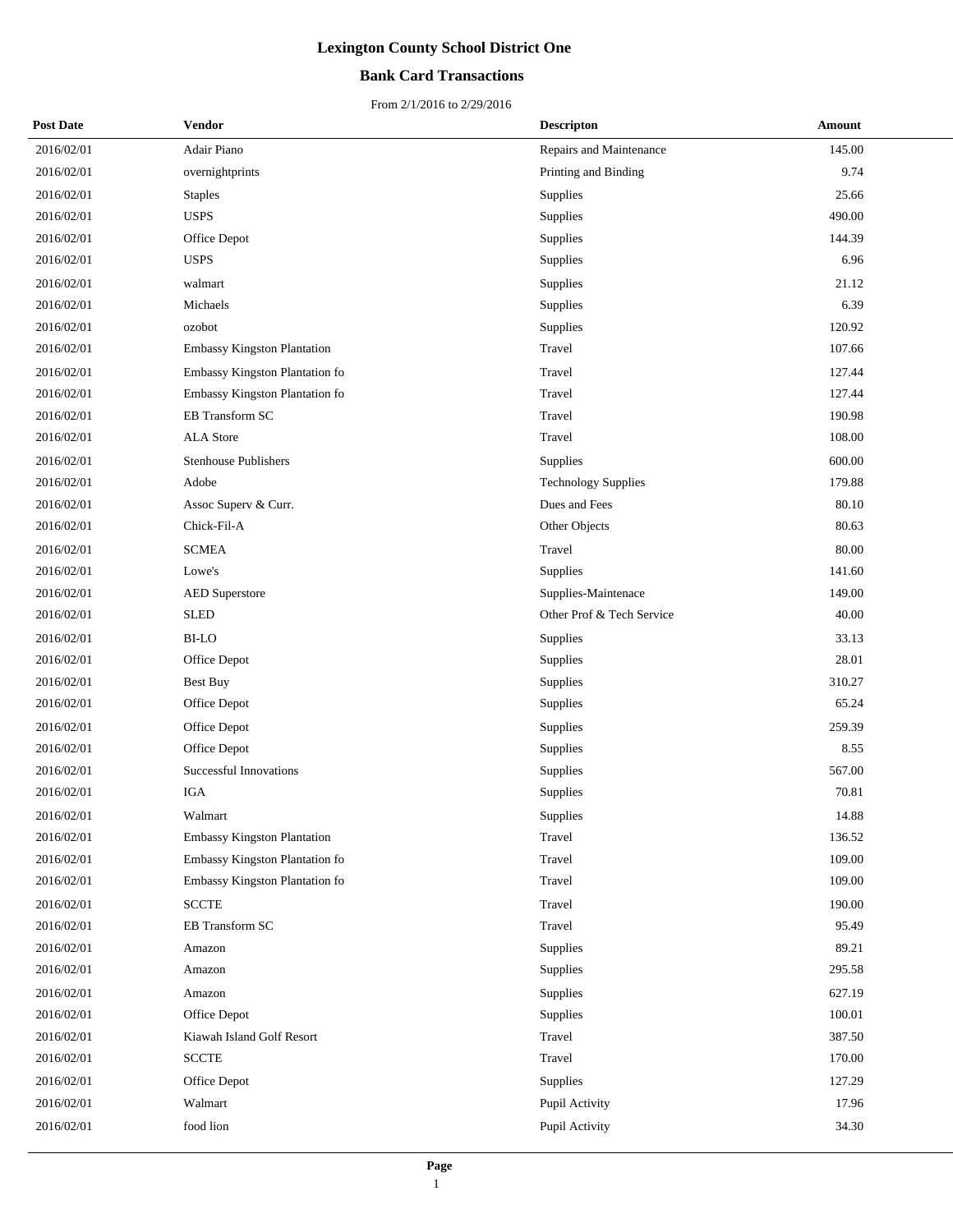## **Bank Card Transactions**

| <b>Post Date</b> | Vendor                          | <b>Descripton</b>   | Amount    |
|------------------|---------------------------------|---------------------|-----------|
| 2016/02/01       | filmarobics                     | Pupil Activity      | 38.90     |
| 2016/02/01       | The home depot                  | Pupil Activity      | 17.11     |
| 2016/02/01       | Gattis Pro Audio                | Pupil Activity      | 447.08    |
| 2016/02/01       | Walmart                         | Pupil Activity      | 21.37     |
| 2016/02/01       | iNACOL International Assoc K-1  | Dues and Fees       | 60.00     |
| 2016/02/01       | Ed Week                         | Dues and Fees       | 35.00     |
| 2016/02/03       | Rite Aid                        | Supplies            | 11.76     |
| 2016/02/03       | Walmart                         | Supplies            | 9.95      |
| 2016/02/03       | The UPS Store                   | Supplies            | 10.55     |
| 2016/02/03       | <b>USPS</b>                     | Supplies            | 25.08     |
| 2016/02/03       | Wal-Mart                        | Supplies            | 34.14     |
| 2016/02/03       | Walmart                         | Supplies            | 45.98     |
| 2016/02/03       | Office Depot                    | Supplies            | 129.25    |
| 2016/02/03       | Walgreens                       | Supplies            | 25.14     |
| 2016/02/03       | <b>Riley's Drugs</b>            | Supplies            | 42.78     |
| 2016/02/03       | <b>Western Ophthalmics</b>      | Supplies            | 19.54     |
| 2016/02/03       | Walgreens                       | Supplies            | 7.48      |
| 2016/02/03       | Walgreens                       | Supplies            | 11.18     |
| 2016/02/03       | BB&T                            | Supplies-Maintenace | 35.00     |
| 2016/02/03       | BB&T                            | Supplies-Maintenace | 5.92      |
| 2016/02/03       | Three Fountains Ace Hardware    | Supplies            | 15.61     |
| 2016/02/03       | Speedway                        | Supplies            | 19.00     |
| 2016/02/03       | Lowes                           | Supplies            | 53.45     |
| 2016/02/03       | Shell Oil                       | Supplies            | 4.75      |
| 2016/02/03       | Learning Labs                   | Supplies            | 105.46    |
| 2016/02/03       | <b>JW</b> Pepper                | Pupil Activity      | 158.19    |
| 2016/02/03       | Amazon                          | Pupil Activity      | 9.41      |
| 2016/02/03       | Amazon                          | Pupil Activity      | 12.98     |
| 2016/02/03       | <b>Blick Art Materials</b>      | Pupil Activity      | 301.69    |
| 2016/02/03       | Amazon                          | Pupil Activity      | 0.20      |
| 2016/02/03       | Bi-Lo                           | Pupil Activity      | 113.77    |
| 2016/02/03       | Bi-Lo                           | Pupil Activity      | 223.39    |
| 2016/02/03       | Bi-Lo                           | Pupil Activity      | 148.71    |
| 2016/02/03       | Office Depot                    | Pupil Activity      | 28.12     |
| 2016/02/03       | Ole Timey of Lexington          | Pupil Activity      | 112.00    |
| 2016/02/03       | Food Lion                       | Pupil Activity      | 12.37     |
| 2016/02/03       | Harbor Freight                  | Pupil Activity      | 26.94     |
| 2016/02/03       | <b>SCMEA Orchestra Division</b> | Pupil Activity      | 250.00    |
| 2016/02/03       | Learning Labs                   | Pupil Activity      | 66.26     |
| 2016/02/03       | Trophy Depot Inc                | Pupil Activity      | 79.34     |
| 2016/02/03       | <b>SCMEA</b>                    | Travel              | 80.00     |
| 2016/02/03       | <b>SCMEA</b>                    | Travel              | 80.00     |
| 2016/02/05       | Plank Road Publishing           | Supplies            | 151.25    |
| 2016/02/05       | Office Depot                    | Supplies            | 147.62    |
| 2016/02/05       | Expedia                         | Travel              | $-283.60$ |
|                  |                                 |                     |           |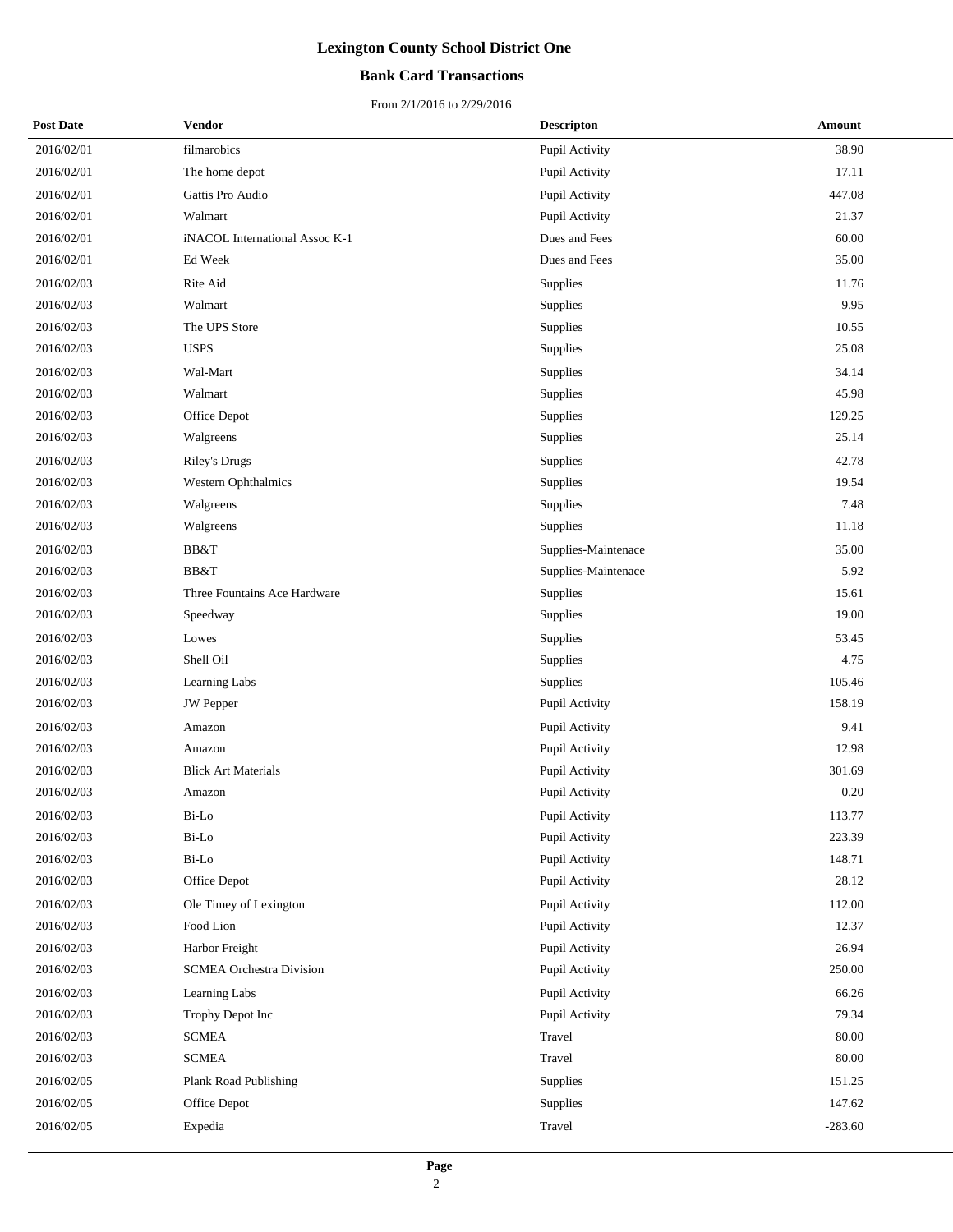## **Bank Card Transactions**

| <b>Post Date</b> | Vendor                         | <b>Descripton</b>         | Amount    |
|------------------|--------------------------------|---------------------------|-----------|
| 2016/02/05       | Expedia                        | Travel                    | $-283.60$ |
| 2016/02/05       | Expedia                        | Travel                    | $-460.47$ |
| 2016/02/05       | <b>USGBC</b>                   | Other Prof & Tech Service | 250.00    |
| 2016/02/05       | <b>USGBC</b>                   | Other Prof & Tech Service | 100.00    |
| 2016/02/05       | <b>USGBC</b>                   | Other Prof & Tech Service | 100.00    |
| 2016/02/05       | <b>Best Buy</b>                | Supplies                  | 32.09     |
| 2016/02/05       | Amazon                         | Supplies                  | 629.61    |
| 2016/02/05       | RPS Columbia/West Columbia     | Travel                    | 60.00     |
| 2016/02/05       | Expedia                        | Travel                    | 1,507.67  |
| 2016/02/05       | SCAAA - SC Athletic Administra | Travel                    | 125.00    |
| 2016/02/05       | Amazon                         | Supplies                  | 128.10    |
| 2016/02/05       | SCAAA - SC Athletic Administra | Dues and Fees             | 120.00    |
| 2016/02/05       | LOWE'S                         | Supplies                  | 144.15    |
| 2016/02/05       | Lowe's                         | Supplies                  | 29.25     |
| 2016/02/05       | Quick Serve                    | Supplies                  | 16.02     |
| 2016/02/05       | <b>CVS</b>                     | <b>Supplies</b>           | 37.48     |
| 2016/02/05       | Wal Mart                       | Supplies                  | 183.43    |
| 2016/02/05       | Office Depot                   | Supplies                  | 324.79    |
| 2016/02/05       | Office Depot                   | Supplies                  | 602.98    |
| 2016/02/05       | Office Depot                   | Supplies                  | $-602.98$ |
| 2016/02/05       | Amazon.com                     | Supplies                  | 81.88     |
| 2016/02/05       | <b>United Airlines</b>         | Travel                    | 325.20    |
| 2016/02/05       | <b>United Airlines</b>         | Travel                    | 325.20    |
| 2016/02/05       | <b>United Airlines</b>         | Travel                    | 325.20    |
| 2016/02/05       | <b>United Airlines</b>         | Travel                    | 325.20    |
| 2016/02/05       | <b>United Airlines</b>         | Travel                    | 325.20    |
| 2016/02/05       | <b>United Airlines</b>         | Travel                    | 325.20    |
| 2016/02/05       | <b>United Airlines</b>         | Travel                    | 325.20    |
| 2016/02/05       | Priceline                      | Travel                    | 1,439.07  |
| 2016/02/05       | Office Depot                   | Supplies                  | 433.99    |
| 2016/02/05       | Office Depot                   | Supplies                  | 213.99    |
| 2016/02/05       | Office Depot                   | Supplies                  | 16.04     |
| 2016/02/05       | Office Depot                   | Supplies                  | 85.39     |
| 2016/02/05       | BI-LO                          | Supplies                  | 36.06     |
| 2016/02/05       | <b>BI-LO</b>                   | Supplies                  | 21.97     |
| 2016/02/05       | Chef's Store                   | Supplies                  | 163.88    |
| 2016/02/05       | $_{\rm BI\text{-}LO}$          | Supplies                  | 10.66     |
| 2016/02/05       | United Refrigeration           | Dues and Fees             | 50.00     |
| 2016/02/05       | BB&T                           | Dues and Fees             | 35.00     |
| 2016/02/05       | BB&T                           | Dues and Fees             | 23.10     |
| 2016/02/05       | School Nutrition Association   | Dues and Fees             | 120.50    |
| 2016/02/05       | School Nutrition Association   | Dues and Fees             | 300.00    |
| 2016/02/05       | BB&T                           | Dues and Fees             | 35.00     |
| 2016/02/05       | BB&T                           | Dues and Fees             | 12.83     |
| 2016/02/05       | Office Depot                   | <b>Supplies</b>           | 347.92    |
|                  |                                |                           |           |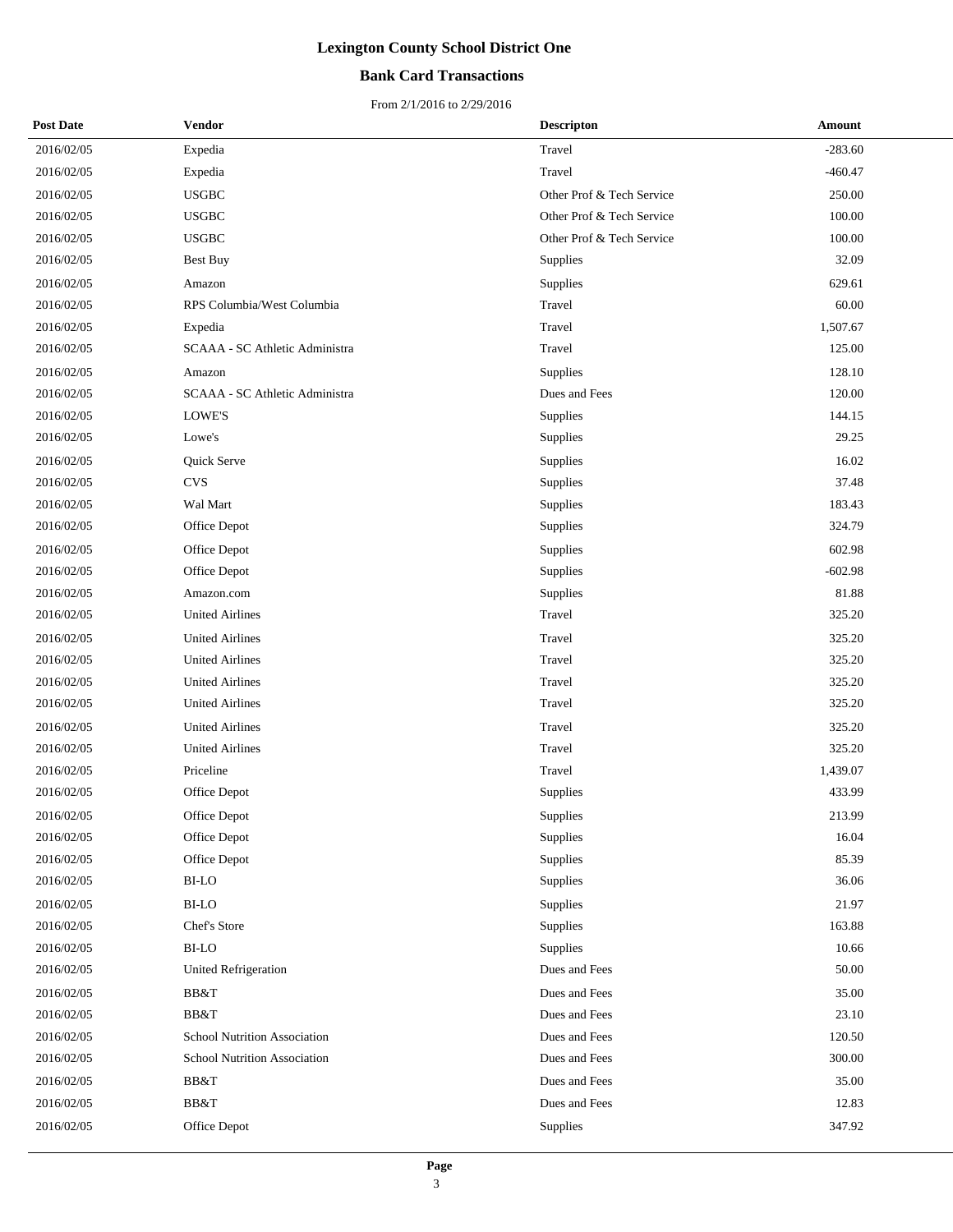## **Bank Card Transactions**

| <b>Post Date</b> | <b>Vendor</b>                   | <b>Descripton</b>          | Amount |
|------------------|---------------------------------|----------------------------|--------|
| 2016/02/05       | Whaley Parts and Supply         | Supplies                   | 330.39 |
| 2016/02/05       | Whaley Parts and Supply         | Supplies                   | 98.51  |
| 2016/02/05       | Whaley Parts and Supply         | Supplies                   | 421.96 |
| 2016/02/05       | Ed Smith Lumber                 | Supplies                   | 5.02   |
| 2016/02/05       | Whaley Parts and Supply         | Supplies                   | 234.03 |
| 2016/02/05       | Tribles, Inc.                   | Supplies                   | 98.96  |
| 2016/02/05       | Whaley Parts and Supply         | Supplies                   | 111.82 |
| 2016/02/05       | Lowes                           | Supplies                   | 108.65 |
| 2016/02/05       | Wal Mart                        | Pupil Activity             | 33.22  |
| 2016/02/05       | IN*TEDCF Publishing             | Pupil Activity             | 606.40 |
| 2016/02/05       | Amazon                          | Pupil Activity             | 569.20 |
| 2016/02/05       | <b>USPS</b>                     | Pupil Activity             | 8.55   |
| 2016/02/05       | <b>USPS</b>                     | Pupil Activity             | 6.74   |
| 2016/02/05       | Math Association of America     | Pupil Activity             | 155.50 |
| 2016/02/05       | <b>Follett School Solutions</b> | Pupil Activity             | 105.30 |
| 2016/02/05       | Wal Mart                        | Pupil Activity             | 76.51  |
| 2016/02/05       | Walgreen's                      | Pupil Activity             | 32.24  |
| 2016/02/05       | SCAAA - SC Athletic Administra  | Pupil Activity             | 250.00 |
| 2016/02/05       | Wal-Mart                        | Pupil Activity             | 11.20  |
| 2016/02/05       | SCAAA - SC Athletic Administra  | Pupil Activity             | 240.00 |
| 2016/02/05       | <b>JW</b> Pepper                | Pupil Activity             | 398.14 |
| 2016/02/08       | <b>USPS</b>                     | Supplies                   | 196.00 |
| 2016/02/08       | Office Depot                    | Supplies                   | 105.35 |
| 2016/02/08       | Amazon                          | <b>Technology Supplies</b> | 75.22  |
| 2016/02/08       | Walmart                         | Supplies                   | 175.28 |
| 2016/02/08       | Leadership Lexington            | Travel                     | 450.00 |
| 2016/02/08       | Walmart                         | Pupil Activity             | 57.78  |
| 2016/02/08       | Amazon                          | Supplies                   | 3.48   |
| 2016/02/08       | Amazon                          | Supplies                   | 104.40 |
| 2016/02/10       | Late fee                        | Other Objects              | 35.00  |
| 2016/02/10       | Finance charge                  | Other Objects              | 18.34  |
| 2016/02/10       | Amazon                          | Supplies                   | 118.49 |
| 2016/02/10       | Office Depot                    | Supplies                   | 99.50  |
| 2016/02/10       | Wal-Mart                        | Supplies                   | 18.15  |
| 2016/02/10       | Amazon                          | Supplies                   | 23.44  |
| 2016/02/10       | Amazon                          | Supplies                   | 50.16  |
| 2016/02/10       | Amazon                          | Supplies                   | 11.26  |
| 2016/02/10       | Amazon                          | Supplies                   | 295.01 |
| 2016/02/10       | Amazon                          | Supplies                   | 29.44  |
| 2016/02/10       | Amazon                          | Supplies                   | 23.98  |
| 2016/02/10       | Amazon                          | Supplies                   | 27.01  |
| 2016/02/10       | Amazon                          | Supplies                   | 49.96  |
| 2016/02/10       | Therapro                        | Supplies                   | 134.50 |
| 2016/02/10       | Office Depot                    | Supplies                   | 262.14 |
| 2016/02/10       | Office Depot                    | Supplies                   | 64.18  |
|                  |                                 |                            |        |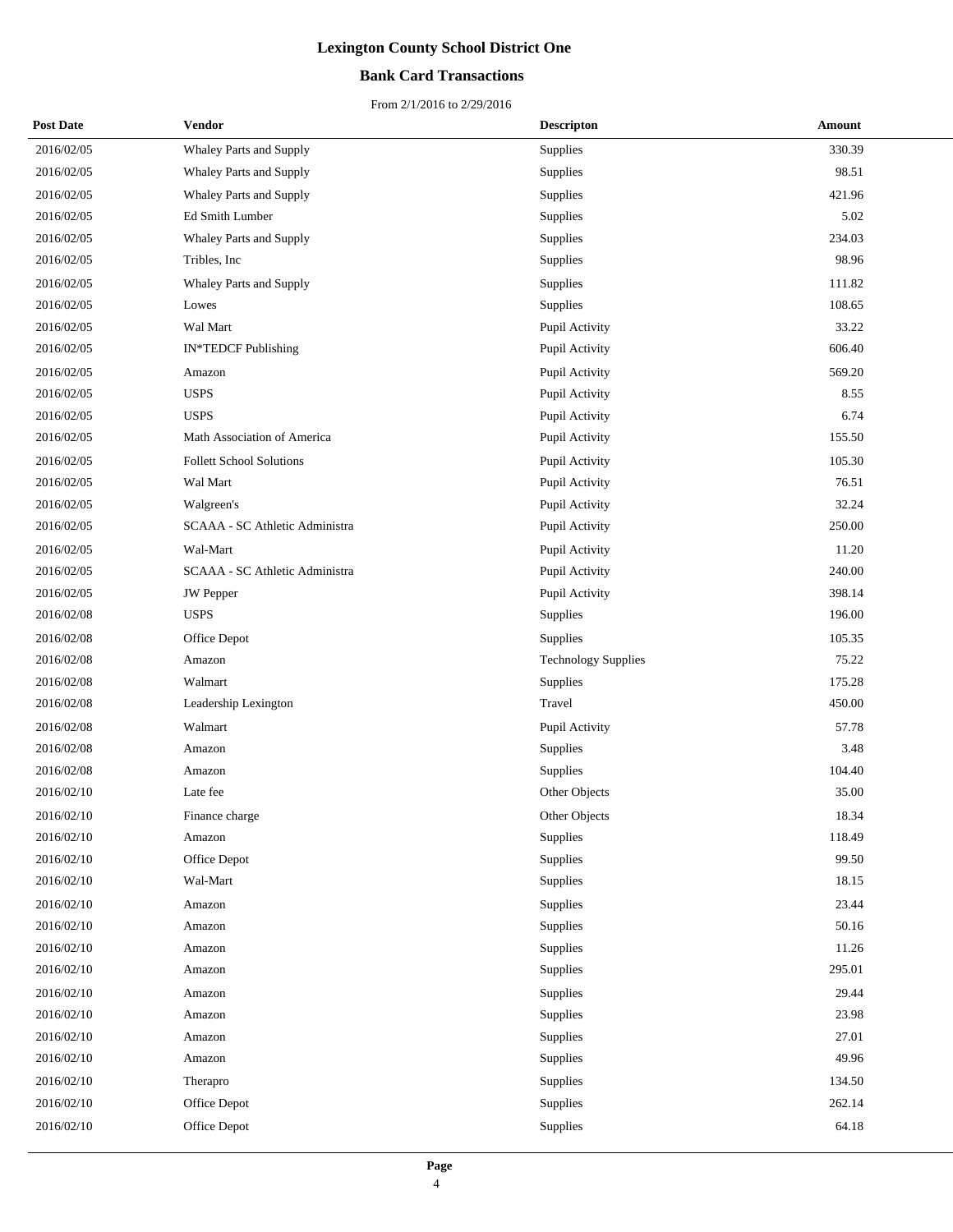## **Bank Card Transactions**

| <b>Post Date</b> | <b>Vendor</b>                 | <b>Descripton</b>          | Amount    |
|------------------|-------------------------------|----------------------------|-----------|
| 2016/02/10       | Kmart                         | Supplies                   | 17.10     |
| 2016/02/10       | Kiawah Island Golf & resort   | Travel                     | $-156.32$ |
| 2016/02/10       | Amazon                        | Supplies                   | 37.99     |
| 2016/02/10       | Amazon                        | Supplies                   | 40.66     |
| 2016/02/10       | Amazon                        | Supplies                   | 466.86    |
| 2016/02/10       | CEC                           | Supplies                   | 155.80    |
| 2016/02/22       | Amazon.com                    | Supplies                   | 17.90     |
| 2016/02/22       | Amazon                        | Supplies                   | 267.10    |
| 2016/02/22       | toner2print.com               | Supplies                   | 117.99    |
| 2016/02/22       | Amazon                        | Supplies                   | 23.03     |
| 2016/02/22       | Monoprice                     | Supplies                   | 64.45     |
| 2016/02/22       | <b>UPS</b> Store              | Supplies                   | 23.94     |
| 2016/02/22       | <b>USPS</b>                   | Supplies                   | 496.96    |
| 2016/02/22       | Fathead                       | Supplies                   | 112.98    |
| 2016/02/22       | Amazon                        | <b>Technology Supplies</b> | 56.97     |
| 2016/02/22       | EDUCATION.COM                 | Software Renewal/Agreemen  | $-47.88$  |
| 2016/02/22       | THE HOME DEPOT                | Supplies                   | 387.03    |
| 2016/02/22       | THE HOME DEPOT                | Supplies                   | 234.12    |
| 2016/02/22       | LENOVO GROUP                  | <b>Technology Supplies</b> | 192.58    |
| 2016/02/22       | toner2print.com               | Supplies                   | 56.00     |
| 2016/02/22       | Amazon                        | Supplies                   | 23.03     |
| 2016/02/22       | Folkman's Puppets             | Supplies                   | 48.94     |
| 2016/02/22       | Walmart                       | Supplies                   | 5.51      |
| 2016/02/22       | Dollar Tree                   | Supplies                   | 10.70     |
| 2016/02/22       | Expedia                       | Travel                     | 1,364.40  |
| 2016/02/22       | Sheraton                      | Travel                     | 334.23    |
| 2016/02/22       | National Association for Musi | Supplies                   | 154.70    |
| 2016/02/22       | CVS/PHARMACY                  | Supplies                   | 15.70     |
| 2016/02/22       | TRIANGLE SAFE AND LOCK        | Supplies                   | 21.40     |
| 2016/02/22       | <b>LOWES</b>                  | Supplies                   | 58.28     |
| 2016/02/22       | <b>LOWES</b>                  | Supplies                   | 109.55    |
| 2016/02/22       | Lowes                         | Supplies                   | 77.65     |
| 2016/02/22       | Lowes                         | Supplies                   | 88.99     |
| 2016/02/22       | Lowes                         | Supplies                   | 78.23     |
| 2016/02/22       | <b>EL Education</b>           | Supplies                   | 700.00    |
| 2016/02/22       | <b>EL Education</b>           | Supplies                   | 856.10    |
| 2016/02/22       | Walmart                       | Supplies                   | 42.16     |
| 2016/02/22       | MakeMusic                     | Pupil Activity             | 49.29     |
| 2016/02/22       | WAL-MART                      | Pupil Activity             | 88.36     |
| 2016/02/22       | WAL-MART                      | Pupil Activity             | 174.06    |
| 2016/02/22       | <b>CHEFSTORE</b>              | Pupil Activity             | 230.25    |
| 2016/02/22       | WM SUPERCENTER                | Pupil Activity             | 91.17     |
| 2016/02/22       | <b>Shar School Sales</b>      | Pupil Activity             | 218.74    |
| 2016/02/22       | J W Pepper                    | Pupil Activity             | 122.94    |
| 2016/02/22       | Southpaw Screen Printing      | Pupil Activity             | 702.38    |
|                  |                               |                            |           |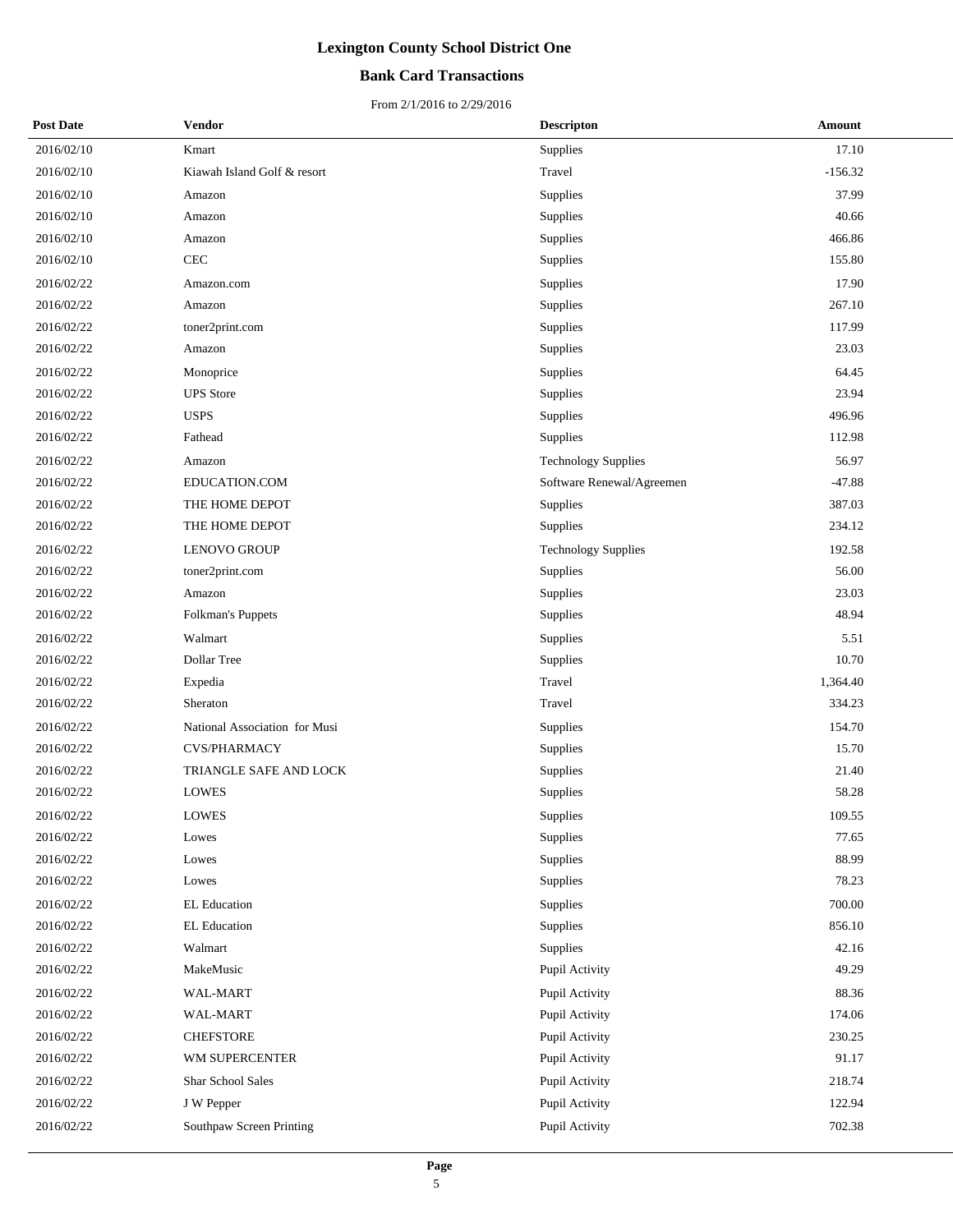## **Bank Card Transactions**

| <b>Post Date</b> | <b>Vendor</b>                      | <b>Descripton</b>    | Amount |
|------------------|------------------------------------|----------------------|--------|
| 2016/02/22       | Bilo                               | Pupil Activity       | 75.89  |
| 2016/02/22       | Caughmans Meat Plant               | Pupil Activity       | 49.85  |
| 2016/02/22       | Walmart                            | Pupil Activity       | 47.82  |
| 2016/02/22       | Walmart                            | Pupil Activity       | 374.84 |
| 2016/02/22       | Walmart                            | Pupil Activity       | 60.96  |
| 2016/02/22       | <b>Little Caesars</b>              | Pupil Activity       | 160.50 |
| 2016/02/22       | <b>AMAZON MKTPLACE PMTS</b>        | Pupil Activity       | 240.99 |
| 2016/02/25       | <b>USPS</b>                        | Supplies             | 245.00 |
| 2016/02/25       | Office Depot                       | Supplies             | 117.68 |
| 2016/02/25       | Office Depot                       | Supplies             | 32.07  |
| 2016/02/25       | Office Depot                       | Supplies             | 196.87 |
| 2016/02/25       | Amazon                             | Supplies             | 152.30 |
| 2016/02/25       | <b>SC</b> Government               | Supplies             | 85.00  |
| 2016/02/25       | Office Depot                       | Supplies             | 95.83  |
| 2016/02/25       | Gilbert Postmaster                 | Supplies             | 6.96   |
| 2016/02/25       | Office Depot                       | Supplies             | 35.48  |
| 2016/02/25       | Office Depot                       | Supplies             | 53.03  |
| 2016/02/25       | Office Depot                       | Supplies             | 13.90  |
| 2016/02/25       | Pine Press Printing                | Printing and Binding | 55.85  |
| 2016/02/25       | Frame USA                          | Supplies             | 21.88  |
| 2016/02/25       | Home Depot                         | Supplies             | 66.34  |
| 2016/02/25       | Office Depot                       | Supplies             | 33.68  |
| 2016/02/25       | Trophy and Awards Center           | Supplies             | 2.95   |
| 2016/02/25       | <b>Best Buy</b>                    | Supplies             | 64.19  |
| 2016/02/25       | CPC Caf?? Press                    | Supplies             | 141.95 |
| 2016/02/25       | Walmart                            | Supplies             | 60.23  |
| 2016/02/25       | Hancock Fabric                     | <b>Supplies</b>      | 126.36 |
| 2016/02/25       | Sew Cool in School                 | Supplies             | 52.25  |
| 2016/02/25       | <b>SC LAW ENFORCEMENT</b>          | Dues and Fees        | 30.00  |
| 2016/02/25       | LEXINGTON CHAMBER OF COMMERCE      | Dues and Fees        | 80.00  |
| 2016/02/25       | Expedia                            | Travel               | 14.00  |
| 2016/02/25       | Expedia                            | Travel               | 62.00  |
| 2016/02/25       | Delta Air                          | Travel               | 129.60 |
| 2016/02/25       | Delta Air                          | Travel               | 129.60 |
| 2016/02/25       | Grand Imperial Hotel               | Travel               | 651.80 |
| 2016/02/25       | Grand Imperial Hotel               | Travel               | 651.80 |
| 2016/02/25       | United                             | Travel               | 25.00  |
| 2016/02/25       | United                             | Travel               | 50.00  |
| 2016/02/25       | RPS Columbia                       | Travel               | 60.00  |
| 2016/02/25       | Gettysburg College                 | Travel               | 100.00 |
| 2016/02/25       | Gettysburg College                 | Travel               | 785.00 |
| 2016/02/25       | <b>Hilton Hotels</b>               | Travel               | 221.60 |
| 2016/02/25       | Amazon                             | Supplies             | 395.40 |
| 2016/02/25       | <b>EMBASSY KINGSTON PLANTATION</b> | Travel               | 210.88 |
| 2016/02/25       | Hilton Hotel                       | Travel               | 219.78 |
|                  |                                    |                      |        |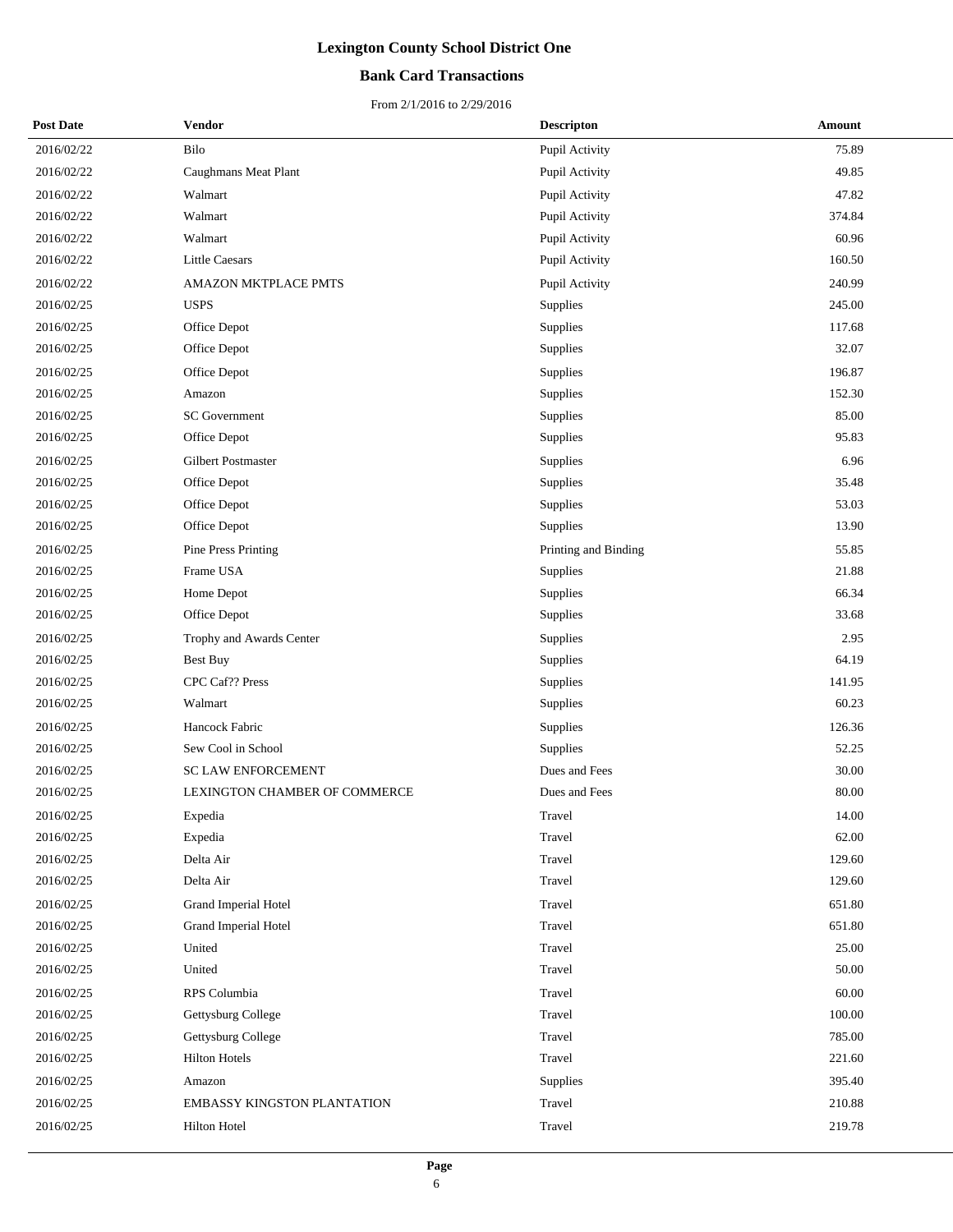## **Bank Card Transactions**

| <b>Post Date</b> | Vendor                    | <b>Descripton</b>       | Amount |
|------------------|---------------------------|-------------------------|--------|
| 2016/02/25       | Exxon Mobil               | Travel                  | 20.54  |
| 2016/02/25       | BP                        | Travel                  | 20.42  |
| 2016/02/25       | Doctor's Care             | Repairs and Maintenance | 109.00 |
| 2016/02/25       | Kohls                     | Supplies-Maintenace     | 292.01 |
| 2016/02/25       | HomeDepot                 | Supplies-Maintenace     | 160.34 |
| 2016/02/25       | Price's                   | Supplies-Maintenace     | 54.25  |
| 2016/02/25       | Lexington DMV             | Supplies-Maintenace     | 21.00  |
| 2016/02/25       | <b>Tractor Supply</b>     | Supplies-Maintenace     | 257.56 |
| 2016/02/25       | Lexington DMV             | Supplies-Maintenace     | 6.00   |
| 2016/02/25       | Tribles 24 G & E Parts    | Supplies-Maintenace     | 100.13 |
| 2016/02/25       | City Electric             | Supplies-Maintenace     | 17.93  |
| 2016/02/25       | Lowe's                    | Supplies-Maintenace     | 39.58  |
| 2016/02/25       | Auto Zone                 | Supplies-Maintenace     | 267.90 |
| 2016/02/25       | <b>Tractor Supply</b>     | Supplies-Maintenace     | 66.65  |
| 2016/02/25       | Amazon                    | Supplies                | 45.17  |
| 2016/02/25       | Amazon                    | Supplies                | 138.24 |
| 2016/02/25       | Amazon                    | Supplies                | 59.64  |
| 2016/02/25       | Amazon                    | Supplies                | 98.26  |
| 2016/02/25       | Amazon                    | Supplies                | 99.99  |
| 2016/02/25       | Lowes's                   | Supplies-Maintenace     | 22.58  |
| 2016/02/25       | Palmetto Tile             | Supplies-Maintenace     | 31.67  |
| 2016/02/25       | THE HOME DEPOT            | Supplies                | 82.39  |
| 2016/02/25       | <b>ABC</b> Supply         | Supplies-Maintenace     | 71.80  |
| 2016/02/25       | City Electric             | Supplies-Maintenace     | 4.88   |
| 2016/02/25       | Lowe's                    | Supplies-Maintenace     | 17.72  |
| 2016/02/25       | Smith & Jones             | Supplies-Maintenace     | 7.52   |
| 2016/02/25       | Lowe's                    | Supplies-Maintenace     | 13.26  |
| 2016/02/25       | Home Depot                | Supplies-Maintenace     | 12.01  |
| 2016/02/25       | Lowe's                    | Supplies-Maintenace     | 18.58  |
| 2016/02/25       | Lowe's                    | Supplies-Maintenace     | 21.07  |
| 2016/02/25       | Sherwin Williams          | Supplies-Maintenace     | 50.02  |
| 2016/02/25       | Sherwin Williams          | Supplies-Maintenace     | 143.36 |
| 2016/02/25       | Sherwin Williams          | Supplies-Maintenace     | 99.45  |
| 2016/02/25       | Lowe's                    | Supplies-Maintenace     | 9.12   |
| 2016/02/25       | Ed Smith Lumber           | Supplies-Maintenace     | 85.54  |
| 2016/02/25       | Ed Smith Lumber           | Supplies-Maintenace     | 68.46  |
| 2016/02/25       | Fastenal                  | Supplies-Maintenace     | 34.08  |
| 2016/02/25       | Ed Smith Lumber           | Supplies                | 32.09  |
| 2016/02/25       | Ed Smith Lumber           | Supplies                | 323.99 |
| 2016/02/25       | Derrick's Serive Center   | Supplies                | 28.70  |
| 2016/02/25       | Ace Hardware              | Supplies                | 17.10  |
| 2016/02/25       | Ed Smith Lumber           | Supplies                | 27.82  |
| 2016/02/25       | Electric Control & Supply | Supplies-Maintenace     | 66.34  |
| 2016/02/25       | Johnstone Supply          | Supplies-Maintenace     | 100.70 |
| 2016/02/25       | ED Smith Lumber           | Supplies-Maintenace     | 69.54  |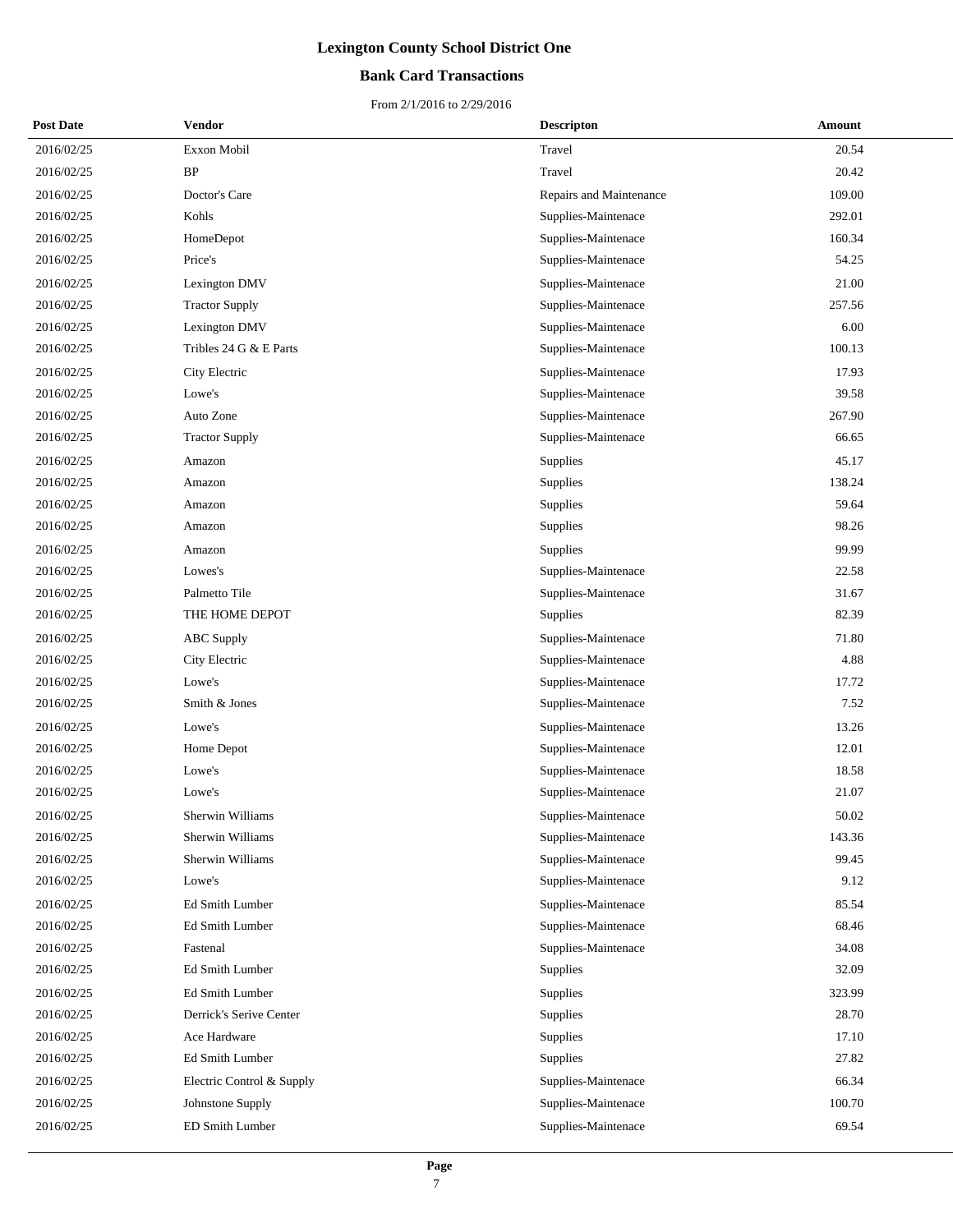## **Bank Card Transactions**

| <b>Post Date</b> | Vendor                         | <b>Descripton</b>          | Amount   |
|------------------|--------------------------------|----------------------------|----------|
| 2016/02/25       | True Value Hardware            | Supplies-Maintenace        | 57.09    |
| 2016/02/25       | Epting Dist.                   | Supplies-Maintenace        | 308.64   |
| 2016/02/25       | Epting Dist.                   | Supplies-Maintenace        | 9.60     |
| 2016/02/25       | Sherwin Williams               | Supplies-Maintenace        | 99.45    |
| 2016/02/25       | Lowe's                         | Supplies-Maintenace        | 37.24    |
| 2016/02/25       | Ed Smith Lumber                | Supplies-Maintenace        | 108.61   |
| 2016/02/25       | True Value Hardware            | Supplies-Maintenace        | 18.24    |
| 2016/02/25       | <b>ABC</b> Supply              | Supplies-Maintenace        | 71.80    |
| 2016/02/25       | Metals & Alloy                 | Supplies-Maintenace        | 48.15    |
| 2016/02/25       | Lowe's                         | Supplies-Maintenace        | 7.60     |
| 2016/02/25       | Lowe's                         | Supplies                   | 16.52    |
| 2016/02/25       | Lowe's                         | Supplies                   | 41.98    |
| 2016/02/25       | Amazon Marketplace             | Supplies                   | 169.98   |
| 2016/02/25       | Lowe's                         | Supplies                   | 12.14    |
| 2016/02/25       | Sears Hometown                 | Supplies                   | 256.78   |
| 2016/02/25       | Lowe's                         | Supplies                   | 185.69   |
| 2016/02/25       | Lowe's                         | Supplies                   | 18.98    |
| 2016/02/25       | Lowe's                         | Supplies-Maintenace        | 16.73    |
| 2016/02/25       | Lowe's                         | Supplies-Maintenace        | 48.54    |
| 2016/02/25       | <b>Franks Discount Tire</b>    | Travel                     | 32.99    |
| 2016/02/25       | <b>SC</b> Prima                | Travel                     | 50.00    |
| 2016/02/25       | <b>ESRI</b> Domestic Events    | Travel                     | 219.00   |
| 2016/02/25       | <b>SC Law Enforcement</b>      | Travel                     | 60.00    |
| 2016/02/25       | Double Tree by Hilton, Orlando | Travel                     | 455.64   |
| 2016/02/25       | Double Tree Hotel, Orlando Fla | Travel                     | 455.64   |
| 2016/02/25       | <b>Best Buy</b>                | Supplies                   | 299.57   |
| 2016/02/25       | Office Depot                   | Supplies                   | 21.12    |
| 2016/02/25       | Office Depot                   | Supplies                   | 37.28    |
| 2016/02/25       | Snap On                        | Supplies                   | 12.89    |
| 2016/02/25       | True Value                     | Supplies                   | 12.87    |
| 2016/02/25       | True Value                     | Supplies                   | 15.72    |
| 2016/02/25       | Cable & Connections            | <b>Technology Supplies</b> | 171.20   |
| 2016/02/25       | <b>SC</b> Prima                | Dues and Fees              | 35.00    |
| 2016/02/25       | Amazon                         | Supplies                   | 42.70    |
| 2016/02/25       | Amazon                         | Supplies                   | 384.30   |
| 2016/02/25       | Murphy Express                 | Pupil Activity             | $8.00\,$ |
| 2016/02/25       | <b>Charlotte Russe</b>         | Pupil Activity             | 54.56    |
| 2016/02/25       | Forever 21                     | Pupil Activity             | 5.24     |
| 2016/02/25       | Wal Mart                       | Pupil Activity             | 14.64    |
| 2016/02/25       | Wal Mart                       | Pupil Activity             | 77.41    |
| 2016/02/25       | <b>Hancock Fabrics</b>         | Pupil Activity             | 147.78   |
| 2016/02/25       | Enterprise Rent a car          | Pupil Activity             | 61.03    |
| 2016/02/25       | Dollar Tree                    | Pupil Activity             | 32.10    |
| 2016/02/25       | Dollar Tree                    | Pupil Activity             | 57.78    |
| 2016/02/25       | Wal Mart                       | Pupil Activity             | 42.74    |
|                  |                                |                            |          |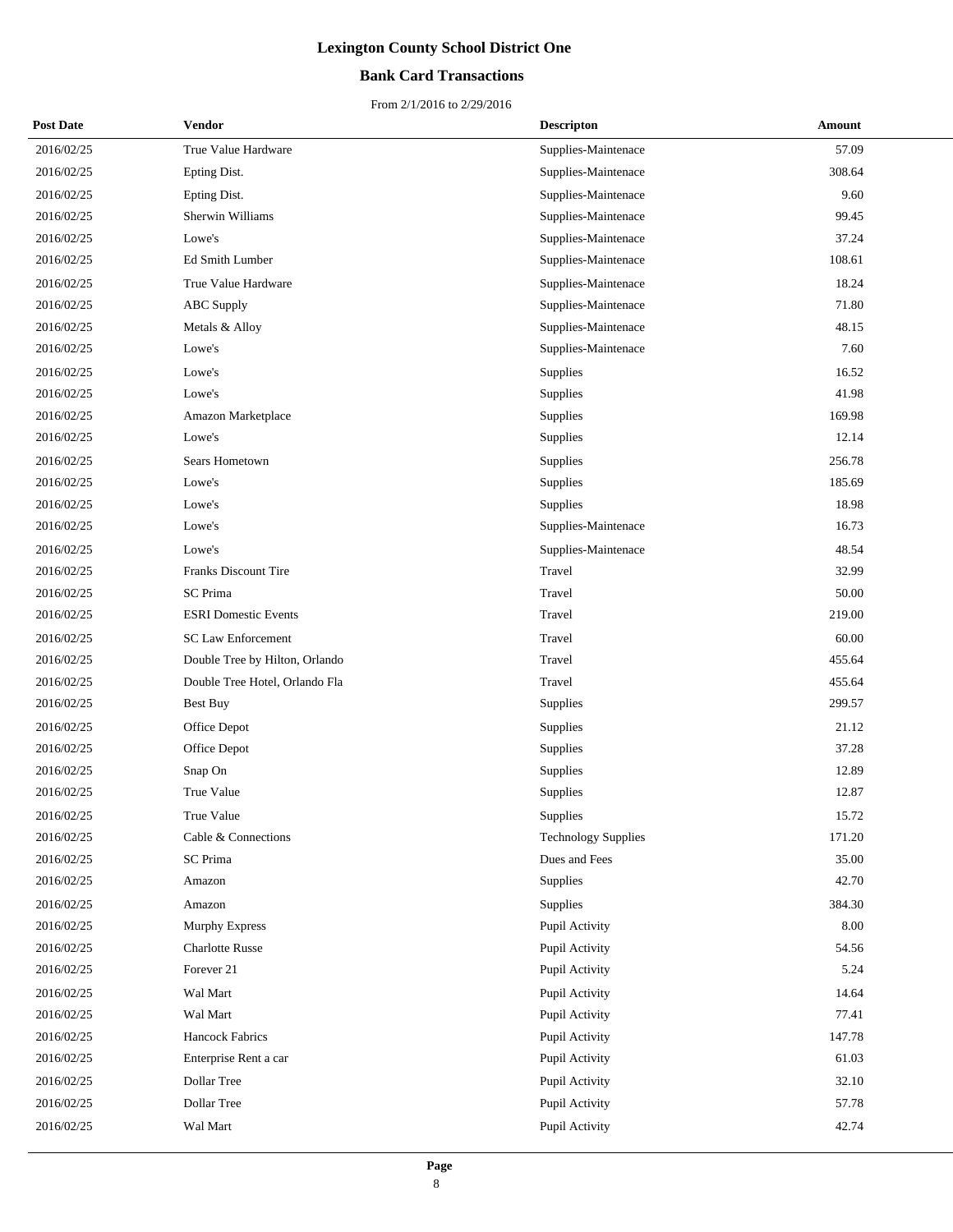## **Bank Card Transactions**

| <b>Post Date</b> | Vendor                     | <b>Descripton</b>  | Amount   |
|------------------|----------------------------|--------------------|----------|
| 2016/02/25       | Wal Mart                   | Pupil Activity     | 26.62    |
| 2016/02/25       | Educreation                | Pupil Activity     | 198.00   |
| 2016/02/25       | <b>IGA</b>                 | Pupil Activity     | 10.37    |
| 2016/02/25       | Walmart                    | Pupil Activity     | 101.72   |
| 2016/02/25       | Dollar General             | Pupil Activity     | 51.25    |
| 2016/02/25       | Ed Smith Lumber            | Pupil Activity     | 8.54     |
| 2016/02/25       | Wal-Mart                   | Pupil Activity     | 19.13    |
| 2016/02/25       | <b>IGA</b>                 | Pupil Activity     | 33.80    |
| 2016/02/25       | Nasco                      | Pupil Activity     | 44.91    |
| 2016/02/25       | Walmart                    | Pupil Activity     | 8.98     |
| 2016/02/25       | Teacher Cadet              | Pupil Activity     | 427.79   |
| 2016/02/25       | <b>Musician Supply</b>     | Pupil Activity     | 301.48   |
| 2016/02/25       | High School Sports Report  | Pupil Activity     | 500.00   |
| 2016/02/25       | Wilson & Assoc.            | Pupil Activity     | 800.00   |
| 2016/02/25       | Wilson & Assoc.            | Pupil Activity     | 800.00   |
| 2016/02/25       | Wilson & Assoc.            | Pupil Activity     | 800.00   |
| 2016/02/25       | Dollar Tree                | Pupil Activity     | 3.21     |
| 2016/02/25       | Walmart                    | Pupil Activity     | 55.84    |
| 2016/02/25       | Piggly Wiggly              | Pupil Activity     | 29.31    |
| 2016/02/25       | SC Athletic Administrators | Pupil Activity     | 4.74     |
| 2016/02/25       | SC Athletic Administrators | Pupil Activity     | 410.00   |
| 2016/02/25       | Finance Charge             | Pupil Activity     | 20.87    |
| 2016/02/25       | Walmart                    | Pupil Activity     | 9.90     |
| 2016/02/25       | Food Lion                  | Pupil Activity     | 7.17     |
| 2016/02/25       | Hibbett                    | Pupil Activity     | 160.45   |
| 2016/02/25       | Lowes                      | Pupil Activity     | 18.61    |
| 2016/02/25       | JC's Lexington Bowl        | Pupil Activity     | 40.00    |
| 2016/02/25       | JC's Lexington Bowl        | Pupil Activity     | 45.00    |
| 2016/02/25       | JC's Lexington Bowl        | Pupil Activity     | 45.00    |
| 2016/02/25       | Walmart                    | Pupil Activity     | 125.19   |
| 2016/02/25       | Walmart                    | Pupil Activity     | 83.46    |
| 2016/02/26       | Capstone                   | Supplies-Immersion | 119.56   |
| 2016/02/26       | Amazon.com                 | Supplies-Immersion | 96.30    |
| 2016/02/26       | Walmart                    | Supplies           | 8.01     |
| 2016/02/26       | Amazon.com                 | Supplies           | 86.79    |
| 2016/02/26       | Amazon.com                 | Supplies           | 28.90    |
| 2016/02/26       | Amazon.com                 | Supplies           | 6.37     |
| 2016/02/26       | Amazon.com                 | Supplies           | 39.04    |
| 2016/02/26       | Amazon.com                 | Supplies           | 5.99     |
| 2016/02/26       | Capstone                   | Supplies-Immersion | 282.96   |
| 2016/02/26       | Amazon.com                 | Supplies-Immersion | 138.42   |
| 2016/02/26       | Amazon.com                 | Supplies-Immersion | 46.25    |
| 2016/02/26       | Amazon.com                 | Supplies-Immersion | $-18.17$ |
| 2016/02/26       | Shumperts IGA              | Supplies           | 14.08    |
| 2016/02/26       | Dollar General             | Supplies           | 66.16    |
|                  |                            |                    |          |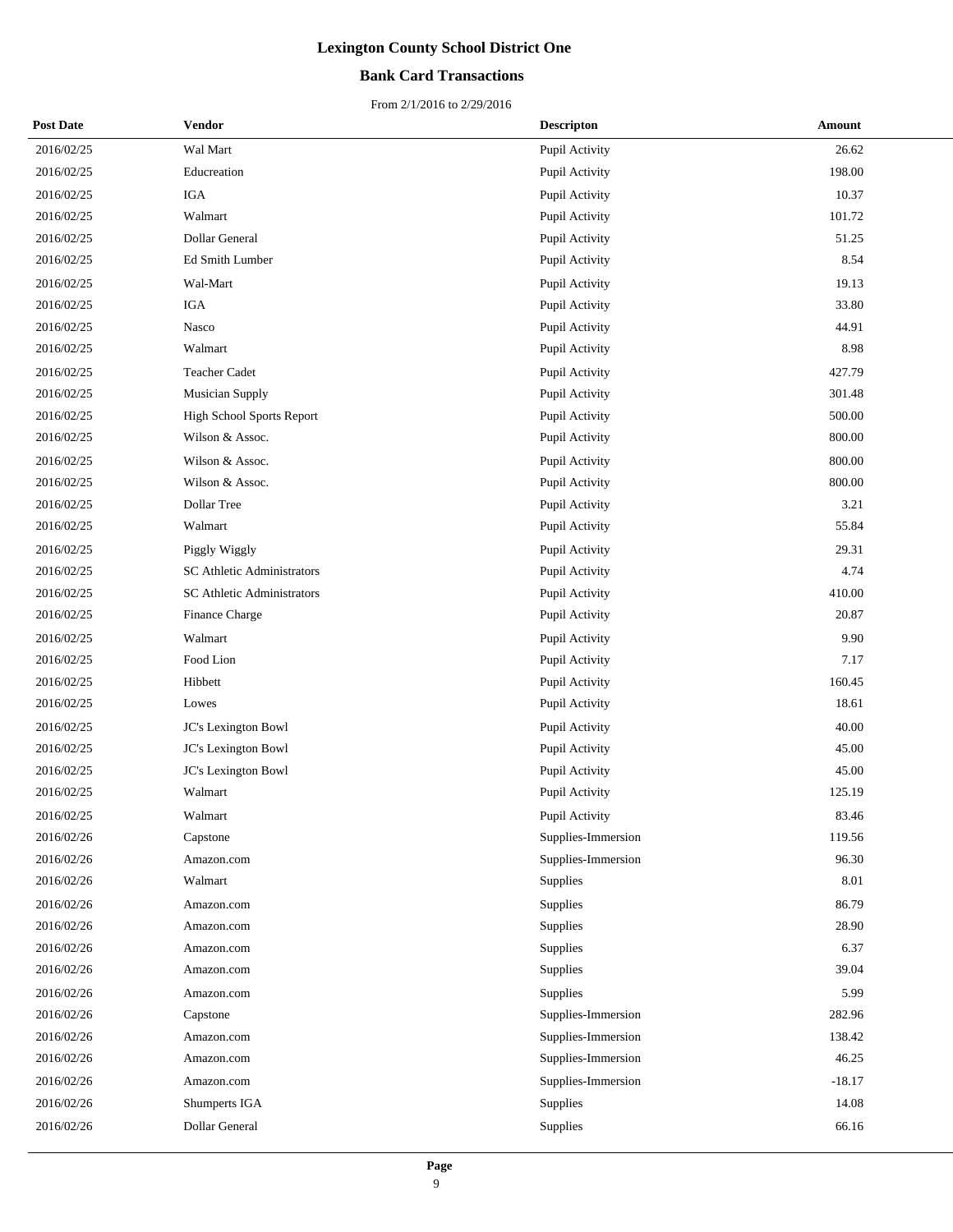## **Bank Card Transactions**

| <b>Post Date</b> | Vendor                        | <b>Descripton</b>          | Amount |
|------------------|-------------------------------|----------------------------|--------|
| 2016/02/26       | Dollar General                | Supplies                   | 21.25  |
| 2016/02/26       | Amazon.com                    | Supplies                   | 8.97   |
| 2016/02/26       | Osmo                          | <b>Technology Supplies</b> | 198.00 |
| 2016/02/26       | <b>Staples Direct</b>         | Supplies                   | 53.05  |
| 2016/02/26       | Shumpert's IGA                | Supplies                   | 39.25  |
| 2016/02/26       | Shumpert's IGA                | Supplies                   | 53.94  |
| 2016/02/26       | <b>SCASA</b>                  | Travel                     | 75.00  |
| 2016/02/26       | OFFICE DEPOT                  | Supplies                   | 9.62   |
| 2016/02/26       | AMAZON.COM                    | Supplies                   | 74.95  |
| 2016/02/26       | <b>HARBOR FREIGHT</b>         | Supplies                   | 131.44 |
| 2016/02/26       | <b>BIRDBRAIN TECHNOLOGIES</b> | Supplies                   | 75.21  |
| 2016/02/26       | MCMASTER-CARR                 | Supplies                   | 33.18  |
| 2016/02/26       | <b>EXXONMOBIL</b>             | Supplies                   | 22.00  |
| 2016/02/26       | <b>LOWES</b>                  | Supplies                   | 23.99  |
| 2016/02/26       | <b>CIRCLE K</b>               | Supplies                   | 20.01  |
| 2016/02/26       | <b>LOWES</b>                  | Supplies                   | 212.98 |
| 2016/02/26       | <b>LOWES</b>                  | Supplies                   | 59.79  |
| 2016/02/26       | SPARROW & KENNEDY TRACTOR     | Supplies                   | 95.87  |
| 2016/02/26       | REMINGTON INDUSTRIES          | Supplies                   | 36.25  |
| 2016/02/26       | <b>IFIXIT.COM</b>             | Supplies                   | 279.85 |
| 2016/02/26       | <b>PUBLIX</b>                 | Supplies                   | 67.55  |
| 2016/02/26       | <b>EXXONMOBIL</b>             | Supplies                   | 9.00   |
| 2016/02/26       | Amazon.com                    | Supplies                   | 59.75  |
| 2016/02/26       | Rollercoaster.com             | Supplies                   | 200.00 |
| 2016/02/26       | DOCUCOPIES.COM                | Printing and Binding       | 21.87  |
| 2016/02/26       | Marco Products                | Supplies                   | 1.88   |
| 2016/02/26       | <b>IGA</b>                    | Supplies                   | 39.92  |
| 2016/02/26       | Amazon.com                    | Supplies                   | 3.56   |
| 2016/02/26       | Walmart                       | Supplies                   | 26.11  |
| 2016/02/26       | Terrapin/Bee-Bot              | <b>Technology Supplies</b> | 204.90 |
| 2016/02/26       | Ozobot                        | Technology Supplies        | 218.84 |
| 2016/02/26       | Walmart                       | Supplies                   | 104.11 |
| 2016/02/26       | Rochester 11                  | Supplies                   | 125.00 |
| 2016/02/26       | SC Science workshop           | Travel                     | 50.00  |
| 2016/02/26       | <b>SCSHA</b>                  | Travel                     | 155.00 |
| 2016/02/26       | <b>SCSHA</b>                  | Travel                     | 30.00  |
| 2016/02/26       | Amazon.com                    | Supplies                   | 24.22  |
| 2016/02/26       | Office Depot                  | Supplies                   | 122.95 |
| 2016/02/26       | LR Hook Tire                  | Repairs and Maintenance    | 15.00  |
| 2016/02/26       | Lowe's                        | Supplies-Maintenace        | 73.56  |
| 2016/02/26       | Exxon Mobile                  | Supplies-Maintenace        | 111.87 |
| 2016/02/26       | AutoZone                      | Supplies-Maintenace        | 90.02  |
| 2016/02/26       | Enlows                        | Supplies-Maintenace        | 98.94  |
| 2016/02/26       | A-Z Lawnmower                 | Supplies-Maintenace        | 69.50  |
| 2016/02/26       | Home Depot                    | Supplies-Maintenace        | 156.12 |
|                  |                               |                            |        |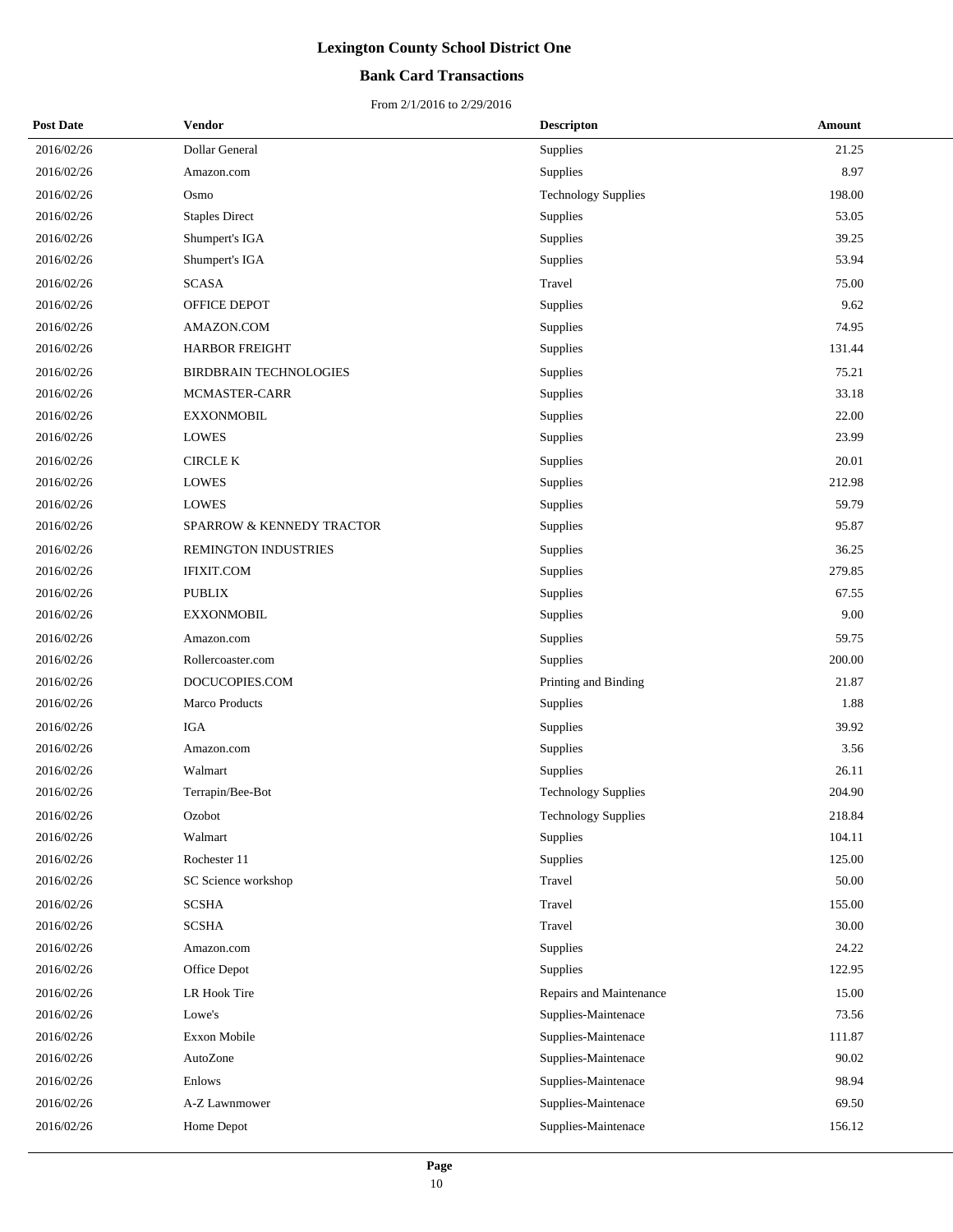## **Bank Card Transactions**

| <b>Post Date</b> | Vendor                  | <b>Descripton</b>   | Amount |  |
|------------------|-------------------------|---------------------|--------|--|
| 2016/02/26       | Amazon                  | Supplies-Maintenace | 17.06  |  |
| 2016/02/26       | <b>Cummins Atlantic</b> | Supplies-Maintenace | 177.46 |  |
| 2016/02/26       | Enlows                  | Supplies-Maintenace | 146.75 |  |
| 2016/02/26       | <b>CARQUEST</b>         | Supplies-Maintenace | 41.91  |  |
| 2016/02/26       | Enlows                  | Supplies-Maintenace | 119.56 |  |
| 2016/02/26       | AutoZone                | Supplies-Maintenace | 170.35 |  |
| 2016/02/26       | Lexington True Value    | Supplies-Maintenace | 41.71  |  |
| 2016/02/26       | Enlows                  | Supplies-Maintenace | 29.15  |  |
| 2016/02/26       | <b>Tractor Supply</b>   | Supplies-Maintenace | 19.40  |  |
| 2016/02/26       | AutoZone                | Supplies-Maintenace | 114.20 |  |
| 2016/02/26       | Enlows                  | Supplies-Maintenace | 80.04  |  |
| 2016/02/26       | Jim Hudson              | Supplies-Maintenace | 23.54  |  |
| 2016/02/26       | LR Hook Tire            | Supplies-Maintenace | 150.82 |  |
| 2016/02/26       | Ferguson                | Supplies-Maintenace | 16.95  |  |
| 2016/02/26       | Gateway                 | Supplies-Maintenace | 70.73  |  |
| 2016/02/26       | WP Law                  | Supplies-Maintenace | 67.70  |  |
| 2016/02/26       | City Electric           | Supplies-Maintenace | 10.60  |  |
| 2016/02/26       | Carts Plus              | Supplies-Maintenace | 88.28  |  |
| 2016/02/26       | Carts Plus              | Supplies-Maintenace | 219.77 |  |
| 2016/02/26       | City Electric           | Supplies-Maintenace | 90.32  |  |
| 2016/02/26       | Ed Smith Lumber         | Supplies-Maintenace | 37.13  |  |
| 2016/02/26       | Ed Smith Lumber         | Supplies-Maintenace | 18.94  |  |
| 2016/02/26       | Ed Smith Lumber         | Supplies            | 11.03  |  |
| 2016/02/26       | Lowe's                  | Supplies            | 699.05 |  |
| 2016/02/26       | Dollar General          | Supplies            | 14.71  |  |
| 2016/02/26       | Ed Smith Lumber         | Supplies            | 18.47  |  |
| 2016/02/26       | Lowe's                  | Supplies            | 99.47  |  |
| 2016/02/26       | True Value              | Supplies-Maintenace | 69.20  |  |
| 2016/02/26       | City Electric           | Supplies-Maintenace | 104.54 |  |
| 2016/02/26       | Lowe's                  | Supplies-Maintenace | 98.28  |  |
| 2016/02/26       | Home Depot              | Supplies-Maintenace | 90.28  |  |
| 2016/02/26       | Walker Hardware         | Supplies            | 6.94   |  |
| 2016/02/26       | A-Z Lawnmower           | Supplies-Maintenace | 70.68  |  |
| 2016/02/26       | A-Z Lawnmower           | Supplies-Maintenace | 71.65  |  |
| 2016/02/26       | Gateway                 | Supplies-Maintenace | 19.91  |  |
| 2016/02/26       | Walker Hardware         | Supplies-Maintenace | 5.30   |  |
| 2016/02/26       | Walker Hardware         | Supplies-Maintenace | 5.98   |  |
| 2016/02/26       | Ferguson                | Supplies-Maintenace | 35.02  |  |
| 2016/02/26       | City Electric           | Supplies-Maintenace | 35.18  |  |
| 2016/02/26       | Walker Hardware         | Supplies-Maintenace | 10.74  |  |
| 2016/02/26       | City Electric           | Supplies-Maintenace | 23.93  |  |
| 2016/02/26       | City Electric           | Supplies-Maintenace | 123.29 |  |
| 2016/02/26       | Ferguson                | Supplies-Maintenace | 88.28  |  |
| 2016/02/26       | Ferguson                | Supplies-Maintenace | 95.57  |  |
| 2016/02/26       | Lowe's                  | Supplies-Maintenace | 192.51 |  |
|                  |                         |                     |        |  |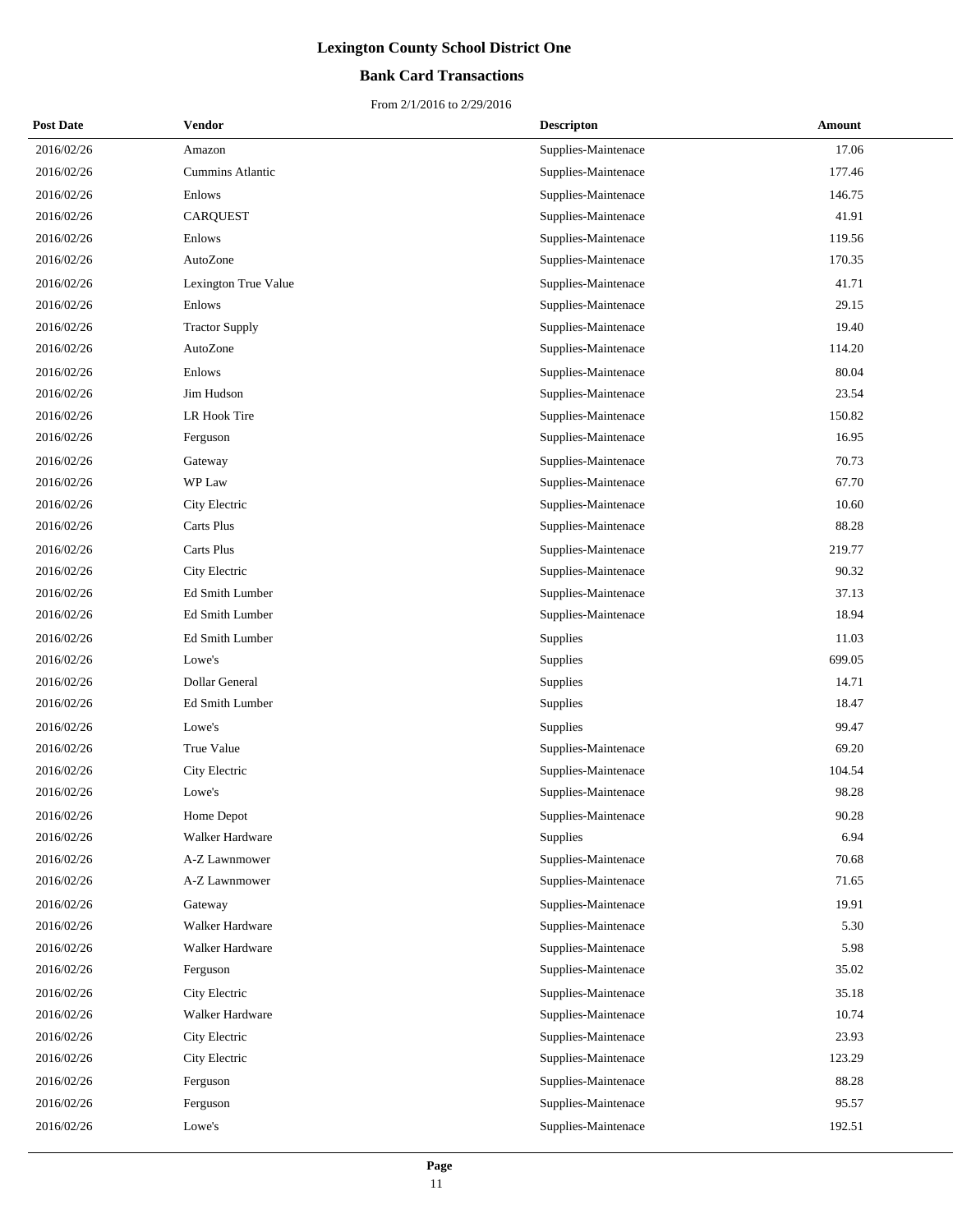## **Bank Card Transactions**

| <b>Post Date</b> | Vendor                        | <b>Descripton</b>   | Amount |
|------------------|-------------------------------|---------------------|--------|
| 2016/02/26       | Home Depot                    | Supplies-Maintenace | 19.01  |
| 2016/02/26       | Gateway                       | Supplies-Maintenace | 37.99  |
| 2016/02/26       | City Electric                 | Supplies-Maintenace | 20.71  |
| 2016/02/26       | City Electric                 | Supplies-Maintenace | 12.74  |
| 2016/02/26       | <b>Batteries Plus</b>         | Supplies-Maintenace | 16.04  |
| 2016/02/26       | City Electric                 | Supplies-Maintenace | 41.46  |
| 2016/02/26       | Gateway                       | Supplies-Maintenace | 84.30  |
| 2016/02/26       | A-Z Lawnmower                 | Supplies-Maintenace | 47.73  |
| 2016/02/26       | <b>EXXONMOBIL</b>             | Supplies            | 43.50  |
| 2016/02/26       | TRUE VALUE                    | Supplies            | 30.99  |
| 2016/02/26       | City Electric                 | Supplies-Maintenace | 76.69  |
| 2016/02/26       | City Electric                 | Supplies-Maintenace | 46.39  |
| 2016/02/26       | City Electric                 | Supplies-Maintenace | 55.08  |
| 2016/02/26       | City Electric                 | Supplies-Maintenace | 67.25  |
| 2016/02/26       | City Electric                 | Supplies-Maintenace | 28.73  |
| 2016/02/26       | City Electric                 | Supplies-Maintenace | 34.20  |
| 2016/02/26       | Sherwin Williams              | Supplies-Maintenace | 94.18  |
| 2016/02/26       | A-Z Lawnmower                 | Supplies-Maintenace | 214.68 |
| 2016/02/26       | A-Z Lawnmower                 | Supplies-Maintenace | 47.73  |
| 2016/02/26       | Gateway                       | Supplies-Maintenace | 9.76   |
| 2016/02/26       | Northern Tool                 | Supplies-Maintenace | 160.49 |
| 2016/02/26       | A-Z Lawnmower                 | Supplies-Maintenace | 47.73  |
| 2016/02/26       | Lowe's                        | Supplies-Maintenace | 84.87  |
| 2016/02/26       | Ferguson                      | Supplies-Maintenace | 25.34  |
| 2016/02/26       | Sherwin Williams              | Supplies-Maintenace | 196.31 |
| 2016/02/26       | Hoover Building Systems       | Supplies-Maintenace | 21.67  |
| 2016/02/26       | Home Depot                    | Supplies-Maintenace | 55.79  |
| 2016/02/26       | A-Z Lawnmower                 | Supplies-Maintenace | 47.73  |
| 2016/02/26       | A-Z Lawnmower                 | Supplies-Maintenace | 26.09  |
| 2016/02/26       | <b>Tractor Supply</b>         | Supplies-Maintenace | 21.66  |
| 2016/02/26       | True Value                    | Supplies-Maintenace | 18.38  |
| 2016/02/26       | WW Grainger                   | Supplies-Maintenace | 40.01  |
| 2016/02/26       | Home Depot                    | Supplies-Maintenace | 90.28  |
| 2016/02/26       | Lowe's                        | Supplies-Maintenace | 37.49  |
| 2016/02/26       | Ferguson                      | Supplies-Maintenace | 49.26  |
| 2016/02/26       | City Electric                 | Supplies-Maintenace | 166.36 |
| 2016/02/26       | City Electric                 | Supplies-Maintenace | 109.41 |
| 2016/02/26       | $\operatorname{\mathsf{MBM}}$ | Supplies            | 73.59  |
| 2016/02/26       | LR Hook Tire                  | Supplies-Maintenace | 101.37 |
| 2016/02/26       | A-Z Lawnmower                 | Supplies-Maintenace | 254.81 |
| 2016/02/26       | Exxonmobile                   | Supplies            | 18.85  |
| 2016/02/26       | Lowe's                        | Supplies            | 15.70  |
| 2016/02/26       | Harbor Freight                | Supplies            | 40.61  |
| 2016/02/26       | Walmart                       | Supplies            | 40.63  |
| 2016/02/26       | <b>Tractor Supply</b>         | Supplies-Maintenace | 20.30  |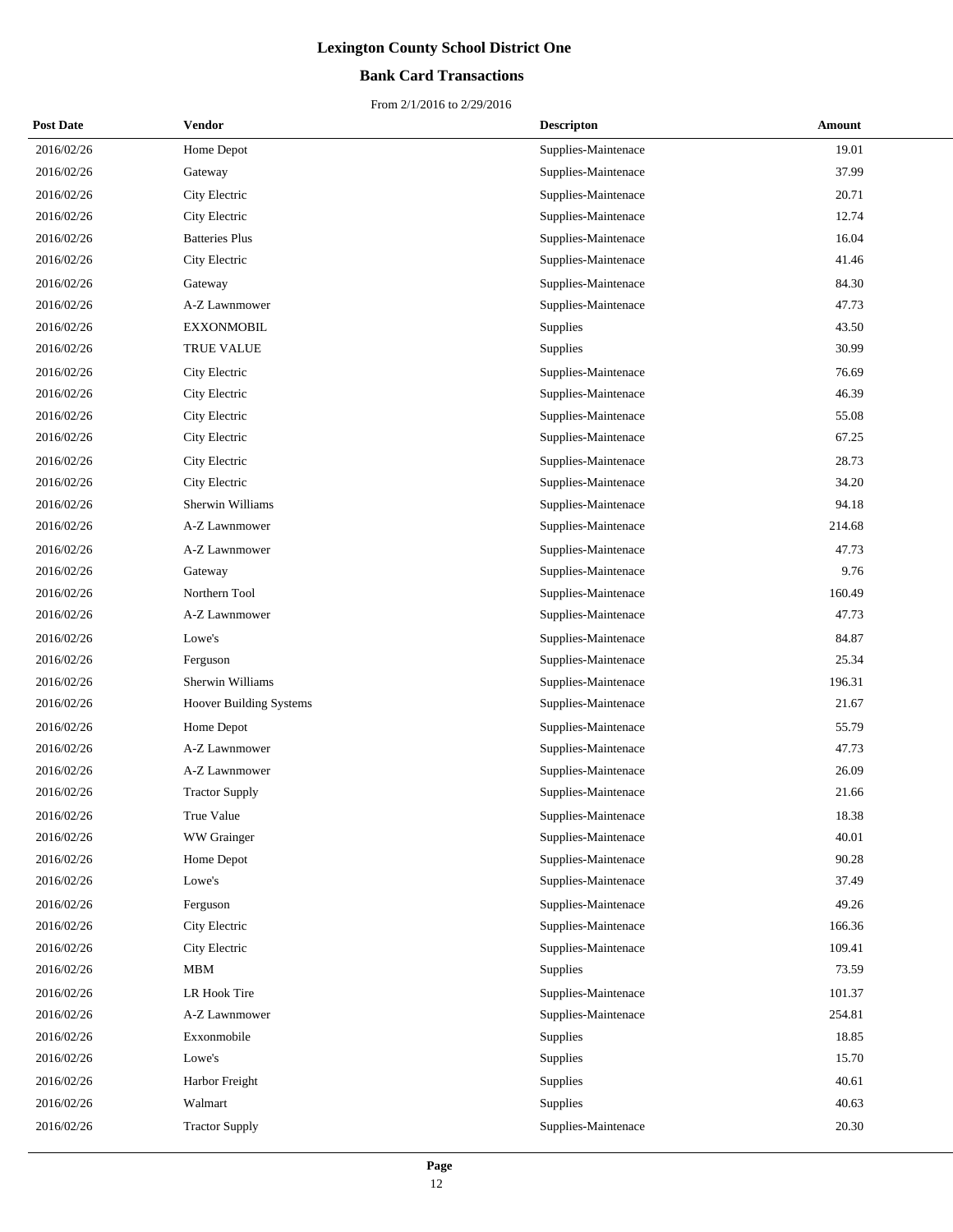## **Bank Card Transactions**

| <b>Post Date</b> | Vendor                   | <b>Descripton</b>       | Amount |
|------------------|--------------------------|-------------------------|--------|
| 2016/02/26       | LR Hook Tire             | Repairs and Maintenance | 9.95   |
| 2016/02/26       | LR Hook Tire             | Repairs and Maintenance | 70.15  |
| 2016/02/26       | Ferguson                 | Supplies-Maintenace     | 68.22  |
| 2016/02/26       | Ferguson                 | Supplies-Maintenace     | 63.62  |
| 2016/02/26       | Ferguson                 | Supplies-Maintenace     | 120.91 |
| 2016/02/26       | Carts Plus               | Supplies-Maintenace     | 166.90 |
| 2016/02/26       | Carts Plus               | Supplies-Maintenace     | 37.44  |
| 2016/02/26       | Carts Plus               | Supplies-Maintenace     | 85.03  |
| 2016/02/26       | Amazon.com               | Supplies                | 258.23 |
| 2016/02/26       | Teachers Pay Teachers    | Supplies                | 65.00  |
| 2016/02/26       | Amazon.com               | Supplies                | 134.67 |
| 2016/02/26       | Lakeshore Learning       | Supplies                | 109.68 |
| 2016/02/26       | Amazon.com               | Supplies                | 30.44  |
| 2016/02/26       | TeachersPayTeachers      | Supplies                | 27.25  |
| 2016/02/26       | Amazon.com               | Supplies                | 426.00 |
| 2016/02/26       | Walmart                  | Supplies                | 136.65 |
| 2016/02/26       | <b>USPS</b>              | Supplies                | 343.00 |
| 2016/02/26       | Paparoni's               | Supplies                | 12.95  |
| 2016/02/26       | Amazon.com               | Supplies                | 213.95 |
| 2016/02/26       | MathRack.com             | Supplies                | 515.20 |
| 2016/02/26       | Amazon.com               | Supplies                | 884.39 |
| 2016/02/26       | Shumperts IGA            | Supplies                | 11.68  |
| 2016/02/26       | Shumperts IGA            | Supplies                | 11.26  |
| 2016/02/26       | Shumperts IGA            | Supplies                | 55.18  |
| 2016/02/26       | Dollar General           | Supplies                | 4.46   |
| 2016/02/26       | DOCUCOPIES.COM           | Printing and Binding    | 305.80 |
| 2016/02/26       | DOCUCOPIES.COM           | Printing and Binding    | 305.80 |
| 2016/02/26       | DOCUCOPIES.COM           | Printing and Binding    | 283.93 |
| 2016/02/26       | <b>HOBBY LOBBY</b>       | Supplies                | 43.37  |
| 2016/02/26       | ORIENTAL TRADING COMPANY | Supplies                | 28.84  |
| 2016/02/26       | RUBBERSTAMP CHAMP        | Supplies                | 245.44 |
| 2016/02/26       | <b>AMAZON</b>            | Supplies                | 84.90  |
| 2016/02/26       | <b>GRASSY CREEK</b>      | Supplies                | 192.76 |
| 2016/02/26       | TICKETPRINTING.COM       | Supplies                | 55.15  |
| 2016/02/26       | <b>AMAZON</b>            | Supplies                | 114.30 |
| 2016/02/26       | <b>AMAZON</b>            | Supplies                | 79.45  |
| 2016/02/26       | <b>TRACTOR SUPPLY</b>    | Supplies                | 27.80  |
| 2016/02/26       | <b>LOWES</b>             | Supplies                | 527.81 |
| 2016/02/26       | AMERICAN AIRLINES-ACTE   | Travel                  | 692.08 |
| 2016/02/26       | Rollercoaster.com        | Pupil Activity          | 49.90  |
| 2016/02/26       | Amazon.com               | Pupil Activity          | 21.30  |
| 2016/02/26       | Amazon.com               | Pupil Activity          | 22.44  |
| 2016/02/26       | Amazon.com               | Pupil Activity          | 93.79  |
| 2016/02/26       | <b>COSMO PROF</b>        | Pupil Activity          | 143.59 |
| 2016/02/26       | <b>BILO</b>              | Pupil Activity          | 59.77  |
|                  |                          |                         |        |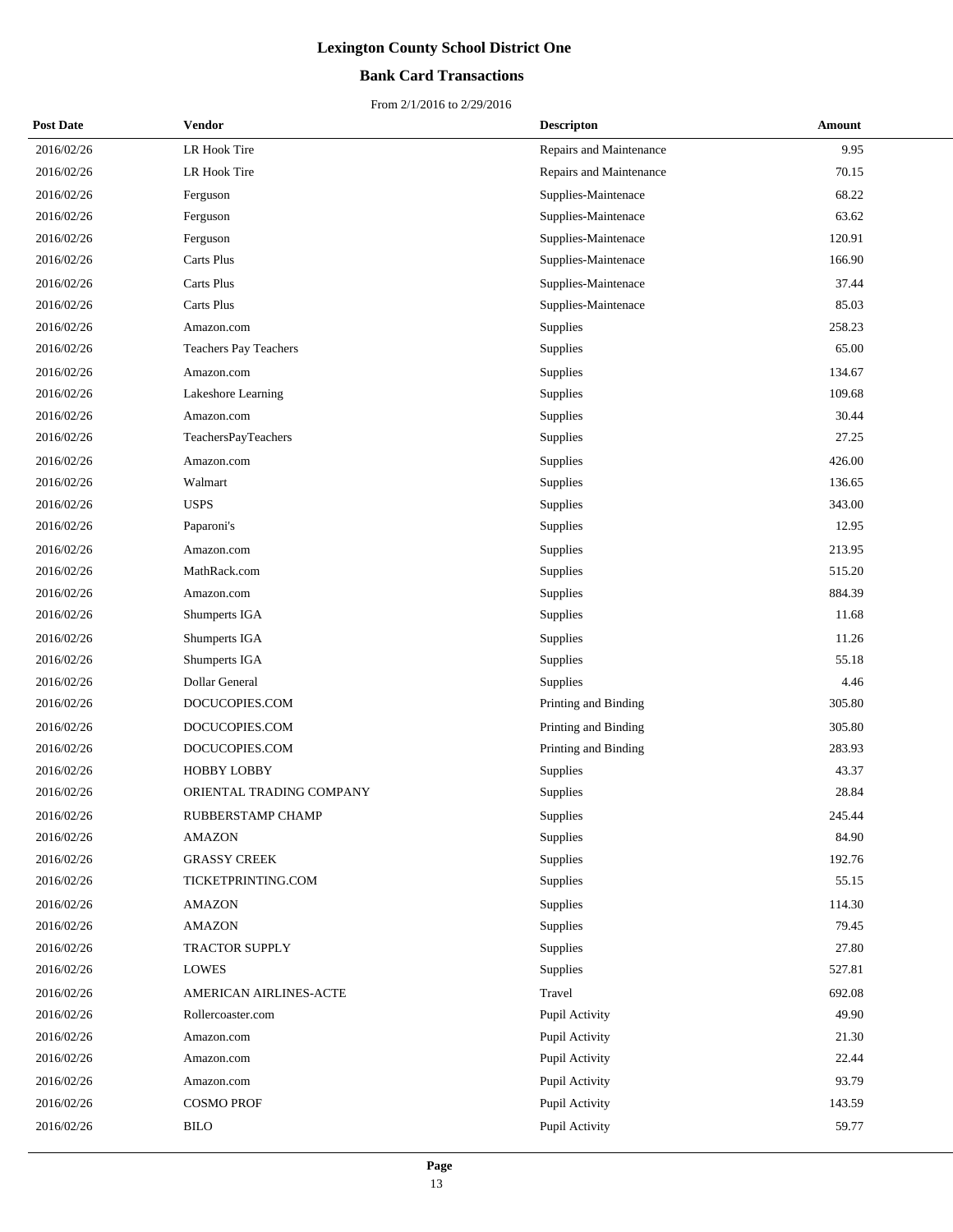## **Bank Card Transactions**

| <b>Post Date</b> | Vendor                          | <b>Descripton</b>          | Amount |
|------------------|---------------------------------|----------------------------|--------|
| 2016/02/26       | <b>PUBLIX</b>                   | Pupil Activity             | 80.97  |
| 2016/02/26       | $\operatorname{PUBLIX}$         | Pupil Activity             | 36.98  |
| 2016/02/26       | <b>BILO</b>                     | Pupil Activity             | 43.80  |
| 2016/02/26       | <b>PUBLIX</b>                   | Pupil Activity             | 87.98  |
| 2016/02/26       | <b>BILO</b>                     | Pupil Activity             | 32.85  |
| 2016/02/26       | <b>PUBLIX</b>                   | Pupil Activity             | 17.66  |
| 2016/02/26       | Love and Logic Institute, Inc.  | Pupil Activity             | 405.00 |
| 2016/02/26       | Amazon.com                      | Pupil Activity             | 122.79 |
| 2016/02/26       | Walmart                         | Pupil Activity             | 130.01 |
| 2016/02/26       | South Carolina Athletic         | Pupil Activity             | 165.00 |
| 2016/02/26       | South Carolina Athletic         | Pupil Activity             | 190.00 |
| 2016/02/26       | South Carolina Athletic         | Pupil Activity             | 190.00 |
| 2016/02/26       | Office Depot                    | Pupil Activity             | 37.44  |
| 2016/02/26       | APTA                            | Pupil Activity             | 485.00 |
| 2016/02/26       | <b>CVS</b>                      | Pupil Activity             | 93.91  |
| 2016/02/26       | Walmart                         | Pupil Activity             | 14.66  |
| 2016/02/26       | Walmart                         | Pupil Activity             | 115.13 |
| 2016/02/26       | <b>BSN</b>                      | Pupil Activity             | 543.60 |
| 2016/02/26       | <b>BSN</b>                      | Pupil Activity             | 218.65 |
| 2016/02/26       | <b>Hasty Awards</b>             | Pupil Activity             | 549.83 |
| 2016/02/26       | <b>Total Tennis</b>             | Pupil Activity             | 76.52  |
| 2016/02/26       | <b>VSP</b> Spartanburg          | Pupil Activity             | 60.00  |
| 2016/02/26       | Chick Fila                      | Pupil Activity             | 88.00  |
| 2016/02/26       | Handpicked                      | Pupil Activity             | 37.45  |
| 2016/02/26       | Chick Fila                      | Pupil Activity             | 93.03  |
| 2016/02/26       | Chick Fila                      | Pupil Activity             | 88.00  |
| 2016/02/29       | AMAZON.COM                      | <b>Supplies</b>            | 66.78  |
| 2016/02/29       | <b>LEARNING EXPRESS</b>         | Supplies                   | 98.21  |
| 2016/02/29       | <b>USPS</b>                     | Supplies                   | 49.00  |
| 2016/02/29       | B & H Photo                     | Supplies                   | 57.73  |
| 2016/02/29       | <b>Super Duper Publications</b> | Supplies                   | 71.68  |
| 2016/02/29       | Monoprice                       | Supplies                   | 254.19 |
| 2016/02/29       | SCAMLE.org                      | Travel                     | 260.00 |
| 2016/02/29       | Hobby Lobby                     | Supplies                   | 42.77  |
| 2016/02/29       | Paypal                          | Supplies                   | 114.88 |
| 2016/02/29       | Accucut                         | Supplies                   | 385.00 |
| 2016/02/29       | Wal-Mart                        | Supplies                   | 23.50  |
| 2016/02/29       | Lowe's                          | Supplies                   | 18.24  |
| 2016/02/29       | Office Depot                    | Supplies                   | 8.97   |
| 2016/02/29       | <b>Batteries and Butter</b>     | Supplies                   | 86.64  |
| 2016/02/29       | Lowe's                          | Supplies                   | 48.20  |
| 2016/02/29       | Accucut                         | Supplies                   | 71.00  |
| 2016/02/29       | Amazon                          | <b>Technology Supplies</b> | 181.00 |
| 2016/02/29       | <b>SCMEA</b>                    | Travel                     | 100.00 |
| 2016/02/29       | IXL Membershp Services          | Software Renewal/Agreemen  | 349.00 |
|                  |                                 |                            |        |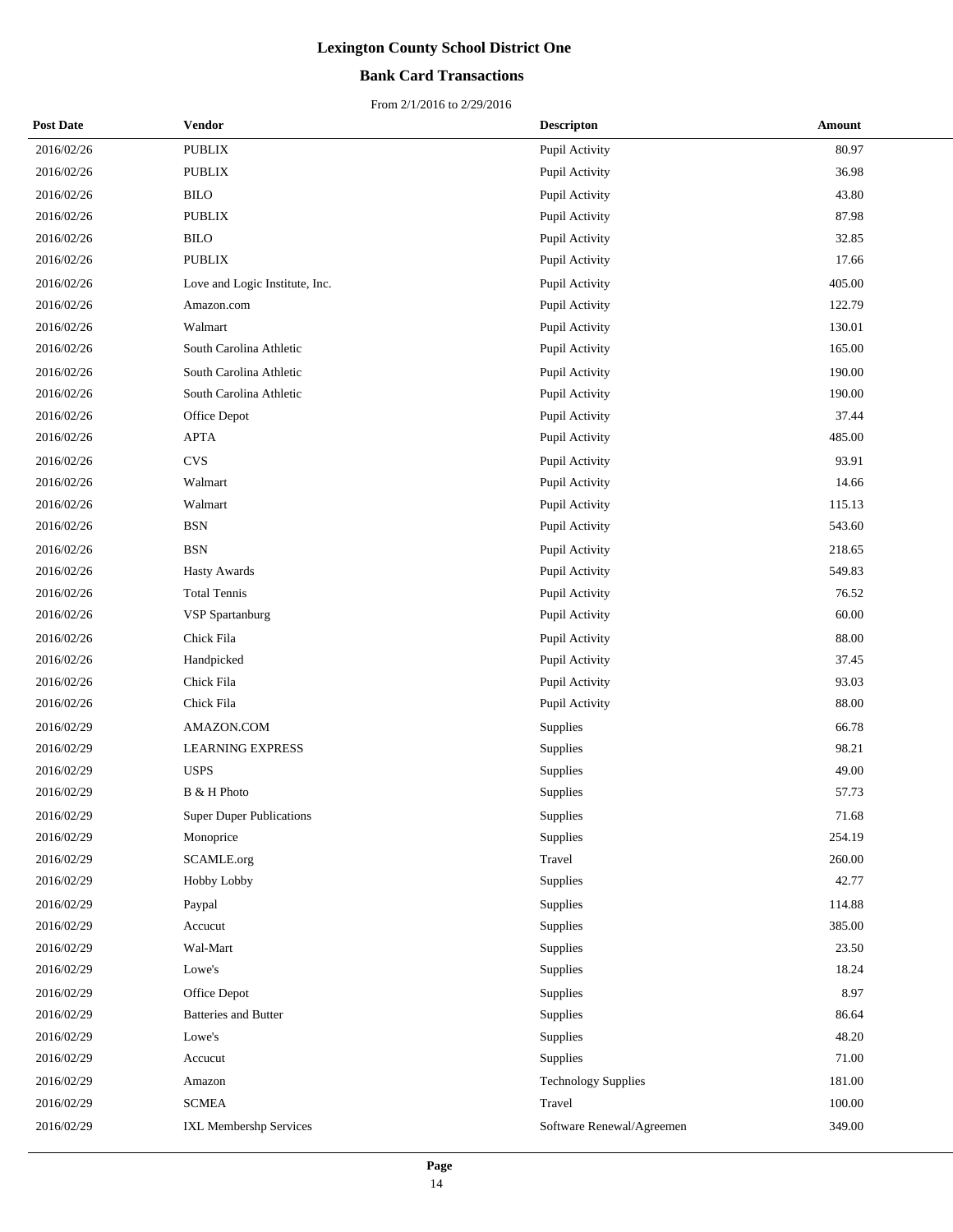## **Bank Card Transactions**

| <b>Post Date</b> | Vendor                         | <b>Descripton</b>          | Amount |
|------------------|--------------------------------|----------------------------|--------|
| 2016/02/29       | <b>Staples Office</b>          | Supplies                   | 105.93 |
| 2016/02/29       | Walmart                        | Supplies                   | 46.63  |
| 2016/02/29       | Best Buy                       | Supplies                   | 133.72 |
| 2016/02/29       | Walmart                        | Supplies                   | 27.20  |
| 2016/02/29       | Amazon                         | Supplies                   | 17.92  |
| 2016/02/29       | Amazon                         | Supplies                   | 34.88  |
| 2016/02/29       | 4 Imprint                      | Supplies                   | 419.25 |
| 2016/02/29       | Amazon                         | Supplies                   | 95.72  |
| 2016/02/29       | Amazon                         | Supplies                   | 111.89 |
| 2016/02/29       | Amazon                         | Supplies                   | 29.98  |
| 2016/02/29       | Amazon                         | Supplies                   | 122.57 |
| 2016/02/29       | Shutterstock                   | <b>Technology Supplies</b> | 199.00 |
| 2016/02/29       | Walker Hardware                | Supplies                   | 11.17  |
| 2016/02/29       | Walmart                        | <b>Technology Supplies</b> | 500.76 |
| 2016/02/29       | Amazon.com                     | <b>Technology Supplies</b> | 105.92 |
| 2016/02/29       | Amazon.com                     | Supplies                   | 28.68  |
| 2016/02/29       | Amazon.com                     | Supplies                   | 25.98  |
| 2016/02/29       | Amazon.com                     | Supplies                   | 37.32  |
| 2016/02/29       | Amazon.com                     | Supplies                   | 17.62  |
| 2016/02/29       | Amazon.com                     | Supplies                   | 488.46 |
| 2016/02/29       | Walmart                        | Supplies                   | 44.61  |
| 2016/02/29       | <b>Embassy Suites</b>          | Travel                     | 210.88 |
| 2016/02/29       | National Center for Youth Issu | Travel                     | 119.00 |
| 2016/02/29       | <b>AMAZON MKTPLACE</b>         | Supplies                   | 19.96  |
| 2016/02/29       | Youth Light                    | Supplies                   | 63.01  |
| 2016/02/29       | Amazon.com                     | Supplies                   | 121.11 |
| 2016/02/29       | <b>ASCA</b>                    | Supplies                   | 18.00  |
| 2016/02/29       | Alco Sales & Service           | Supplies                   | 54.69  |
| 2016/02/29       | Channing Bete                  | Supplies                   | 76.95  |
| 2016/02/29       | Walmart                        | Supplies                   | 60.97  |
| 2016/02/29       | Junior Library Guild           | Library Books              | 94.50  |
| 2016/02/29       | Barnes & Noble                 | <b>Technology Supplies</b> | 213.78 |
| 2016/02/29       | In*Iographer LLC               | <b>Technology Supplies</b> | 447.00 |
| 2016/02/29       | Amazon                         | <b>Library Books</b>       | 602.39 |
| 2016/02/29       | Amazon                         | <b>Library Books</b>       | 94.76  |
| 2016/02/29       | <b>CPI</b>                     | Supplies                   | 399.80 |
| 2016/02/29       | Finance charge                 | Other Objects              | 41.66  |
| 2016/02/29       | Foreign transaction fee        | Other Objects              | 10.62  |
| 2016/02/29       | <b>ASCD</b>                    | Travel                     | 429.00 |
| 2016/02/29       | <b>Hilton Hotels</b>           | Travel                     | 195.78 |
| 2016/02/29       | <b>USA Test Prep</b>           | Software Renewal/Agreemen  | 700.00 |
| 2016/02/29       | AT-A-GLANCE                    | Supplies                   | 95.18  |
| 2016/02/29       | SCASA-                         | Travel                     | 195.00 |
| 2016/02/29       | Transform SC -                 | Travel                     | 95.49  |
| 2016/02/29       | <b>UPS</b> Store               | Supplies                   | 60.36  |
|                  |                                |                            |        |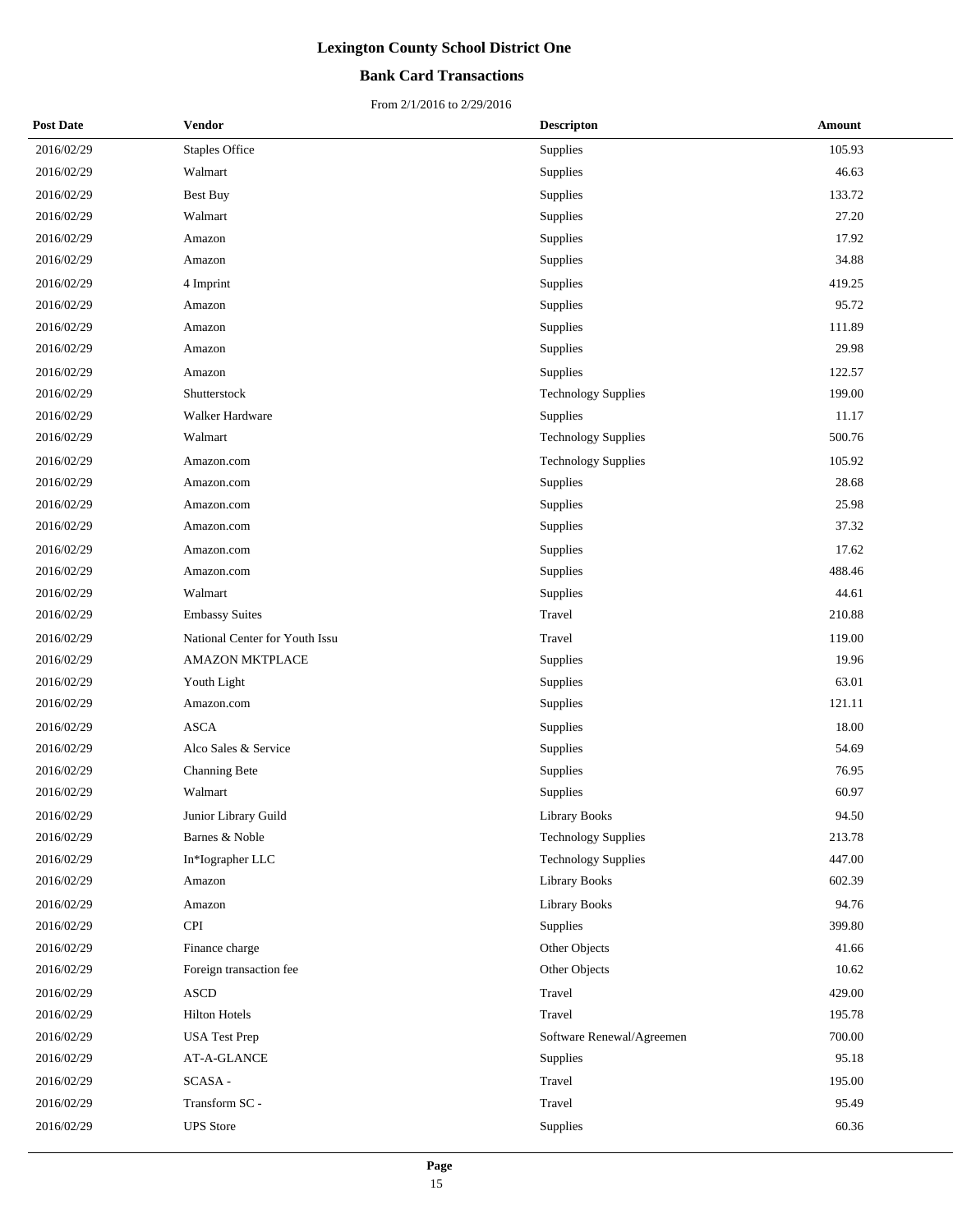## **Bank Card Transactions**

| <b>Post Date</b> | Vendor                             | <b>Descripton</b>         | Amount |
|------------------|------------------------------------|---------------------------|--------|
| 2016/02/29       | <b>Embassy Kingston Plantation</b> | Travel                    | 210.88 |
| 2016/02/29       | <b>Embassy Kingston Plantation</b> | Travel                    | 210.88 |
| 2016/02/29       | SCASBO COLUMBIA SC                 | Travel                    | 200.00 |
| 2016/02/29       | SCASBO COLUMBIA SC                 | Travel                    | 200.00 |
| 2016/02/29       | HILTON HOTELS MYRTLE MYRTLE BE     | Travel                    | 106.56 |
| 2016/02/29       | NIGP 800-367-6447 VA               | Travel                    | 500.00 |
| 2016/02/29       | ACCOUNTANCY BOARD 803-896-4326     | Dues and Fees             | 80.00  |
| 2016/02/29       | ACCOUNTANCY BOARD 803-896-4326     | Dues and Fees             | 80.00  |
| 2016/02/29       | ACCOUNTANCY BOARD 803-896-4326     | Dues and Fees             | 80.00  |
| 2016/02/29       | SOUTH CAROLINA ASSOCIA 803-920     | Dues and Fees             | 40.00  |
| 2016/02/29       | Lowes                              | Supplies                  | 37.43  |
| 2016/02/29       | Lowes                              | Supplies                  | 7.99   |
| 2016/02/29       | V & O Tire & Auto Supply           | Supplies                  | 84.25  |
| 2016/02/29       | Walker Hardware                    | Supplies                  | 13.38  |
| 2016/02/29       | Walmart                            | Supplies                  | 138.92 |
| 2016/02/29       | LOWE'S                             | Supplies                  | 17.08  |
| 2016/02/29       | $CVS -$                            | Supplies                  | 18.49  |
| 2016/02/29       | Walmart                            | Supplies                  | 190.46 |
| 2016/02/29       | Lowe's                             | Supplies                  | 68.97  |
| 2016/02/29       | Lowe's                             | Supplies                  | 81.97  |
| 2016/02/29       | <b>SLED</b>                        | Other Prof & Tech Service | 96.00  |
| 2016/02/29       | Office Depot                       | Supplies                  | 556.30 |
| 2016/02/29       | Walmart                            | Supplies                  | 38.72  |
| 2016/02/29       | Office Depot                       | Supplies                  | 192.57 |
| 2016/02/29       | Office Depot                       | Supplies                  | 70.60  |
| 2016/02/29       | Office Depot                       | Supplies                  | 26.73  |
| 2016/02/29       | Office Depot                       | Supplies                  | 89.86  |
| 2016/02/29       | Office Depot                       | Supplies                  | 159.38 |
| 2016/02/29       | <b>USPS</b>                        | Supplies                  | 49.00  |
| 2016/02/29       | <b>HRDirect</b>                    | Supplies                  | 292.31 |
| 2016/02/29       | Office Depot                       | Technology Supplies       | 64.11  |
| 2016/02/29       | Envato                             | Supplies                  | 40.00  |
| 2016/02/29       | Envato                             | Supplies                  | 21.00  |
| 2016/02/29       | <b>Major Business Machines</b>     | Supplies                  | 167.94 |
| 2016/02/29       | Office Depot                       | Supplies                  | 78.10  |
| 2016/02/29       | Press Plus                         | Periodicals               | 8.95   |
| 2016/02/29       | Amazon Prime                       | Dues and Fees             | 99.00  |
| 2016/02/29       | Kitty's Hallmark                   | Other Objects             | 34.11  |
| 2016/02/29       | Paper Mart                         | Other Objects             | 130.31 |
| 2016/02/29       | Skillpath trainings                | Travel                    | 249.00 |
| 2016/02/29       | <b>Skillpath Training</b>          | Travel                    | 249.00 |
| 2016/02/29       | <b>Embassy Suites</b>              | Travel                    | 189.39 |
| 2016/02/29       | SCASA                              | Travel                    | 175.00 |
| 2016/02/29       | <b>SCASA</b>                       | Travel                    | 175.00 |
| 2016/02/29       | Acrobat Pro                        | Software Renewal/Agreemen | 14.99  |
|                  |                                    |                           |        |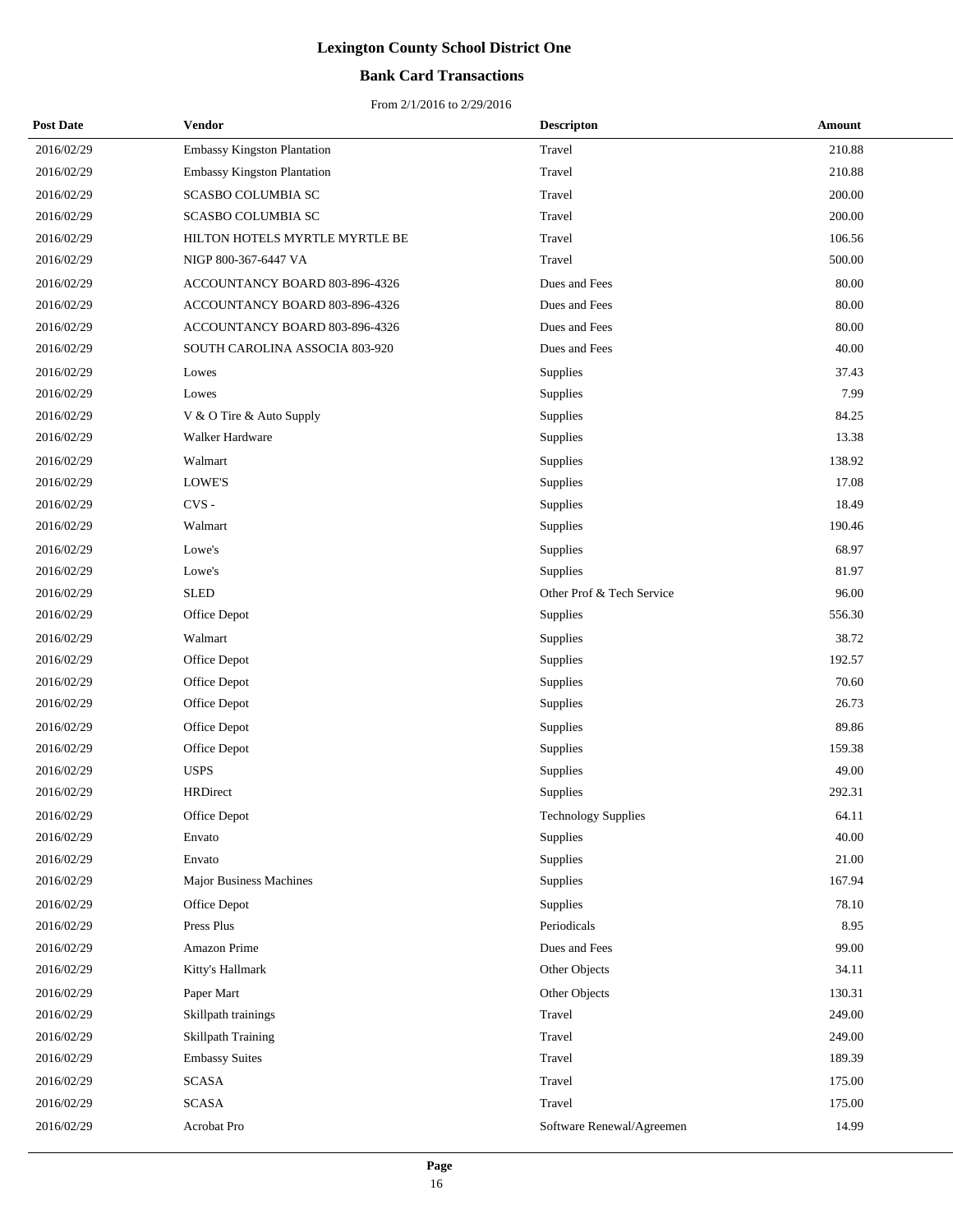## **Bank Card Transactions**

| <b>Post Date</b> | Vendor                     | <b>Descripton</b>         | Amount   |
|------------------|----------------------------|---------------------------|----------|
| 2016/02/29       | <b>SLED</b>                | Other Prof & Tech Service | 1,040.00 |
| 2016/02/29       | INF-PeopleSmart.com        | Other Prof & Tech Service | 24.95    |
| 2016/02/29       | <b>CVS Pharmacy</b>        | Supplies                  | 5.02     |
| 2016/02/29       | Party City                 | Supplies                  | 108.38   |
| 2016/02/29       | Office Depot               | Supplies                  | 28.88    |
| 2016/02/29       | Publix                     | Supplies                  | 24.85    |
| 2016/02/29       | Office Depot               | Supplies                  | 215.17   |
| 2016/02/29       | Office Depot               | Supplies                  | 208.24   |
| 2016/02/29       | FATZ of Lexington          | Other Objects             | 73.80    |
| 2016/02/29       | Publix                     | Other Objects             | 84.75    |
| 2016/02/29       | Publix                     | Other Objects             | 307.68   |
| 2016/02/29       | Publix                     | Other Objects             | 44.25    |
| 2016/02/29       | Wal-Mart                   | Supplies                  | 41.34    |
| 2016/02/29       | Office Depot               | Supplies                  | 110.71   |
| 2016/02/29       | Wal-Mart                   | Supplies                  | 18.69    |
| 2016/02/29       | Wal-Mart                   | Supplies                  | 49.90    |
| 2016/02/29       | Target                     | Supplies                  | 26.68    |
| 2016/02/29       | Wal-Mart                   | Supplies                  | 14.38    |
| 2016/02/29       | Amazon                     | Supplies                  | 158.91   |
| 2016/02/29       | Amazon                     | Supplies                  | 193.96   |
| 2016/02/29       | Transform SC               | Travel                    | 95.49    |
| 2016/02/29       | PowToon                    | Other Prof & Tech Service | 354.00   |
| 2016/02/29       | Amazon                     | Supplies                  | 59.85    |
| 2016/02/29       | Office Depot               | Supplies                  | 115.52   |
| 2016/02/29       | Office Depot               | Supplies                  | 198.98   |
| 2016/02/29       | Amazon                     | Pupil Activity            | 315.56   |
| 2016/02/29       | Lowe's                     | Pupil Activity            | 89.72    |
| 2016/02/29       | Lowe's                     | Pupil Activity            | 234.58   |
| 2016/02/29       | Walmart                    | Pupil Activity            | 12.78    |
| 2016/02/29       | Amazon.com                 | Pupil Activity            | 38.58    |
| 2016/02/29       | Best Buy                   | Pupil Activity            | 208.62   |
| 2016/02/29       | JW Pepper                  | Pupil Activity            | 22.80    |
| 2016/02/29       | Amazon                     | Pupil Activity            | 296.44   |
| 2016/02/29       | Sheet Music                | Pupil Activity            | 72.84    |
| 2016/02/29       | The UPS Store              | Pupil Activity            | 15.62    |
| 2016/02/29       | <b>Dramatic Publishing</b> | Pupil Activity            | 75.65    |
| 2016/02/29       | Amazon                     | Pupil Activity            | 28.00    |
| 2016/02/29       | Amazon                     | Pupil Activity            | 468.70   |
| 2016/02/29       | Walmart                    | Pupil Activity            | 87.30    |
| 2016/02/29       | Target                     | Pupil Activity            | 22.66    |
| 2016/02/29       | Bilo                       | Pupil Activity            | 37.83    |
| 2016/02/29       | <b>AMAZON</b>              | Pupil Activity            | 59.99    |
| 2016/02/29       | USPS 45500000729800364     | Pupil Activity            | 105.00   |
| 2016/02/29       | Lexington Florist          | Pupil Activity            | 112.35   |
| 2016/02/29       | Walmart                    | Pupil Activity            | 44.34    |
|                  |                            |                           |          |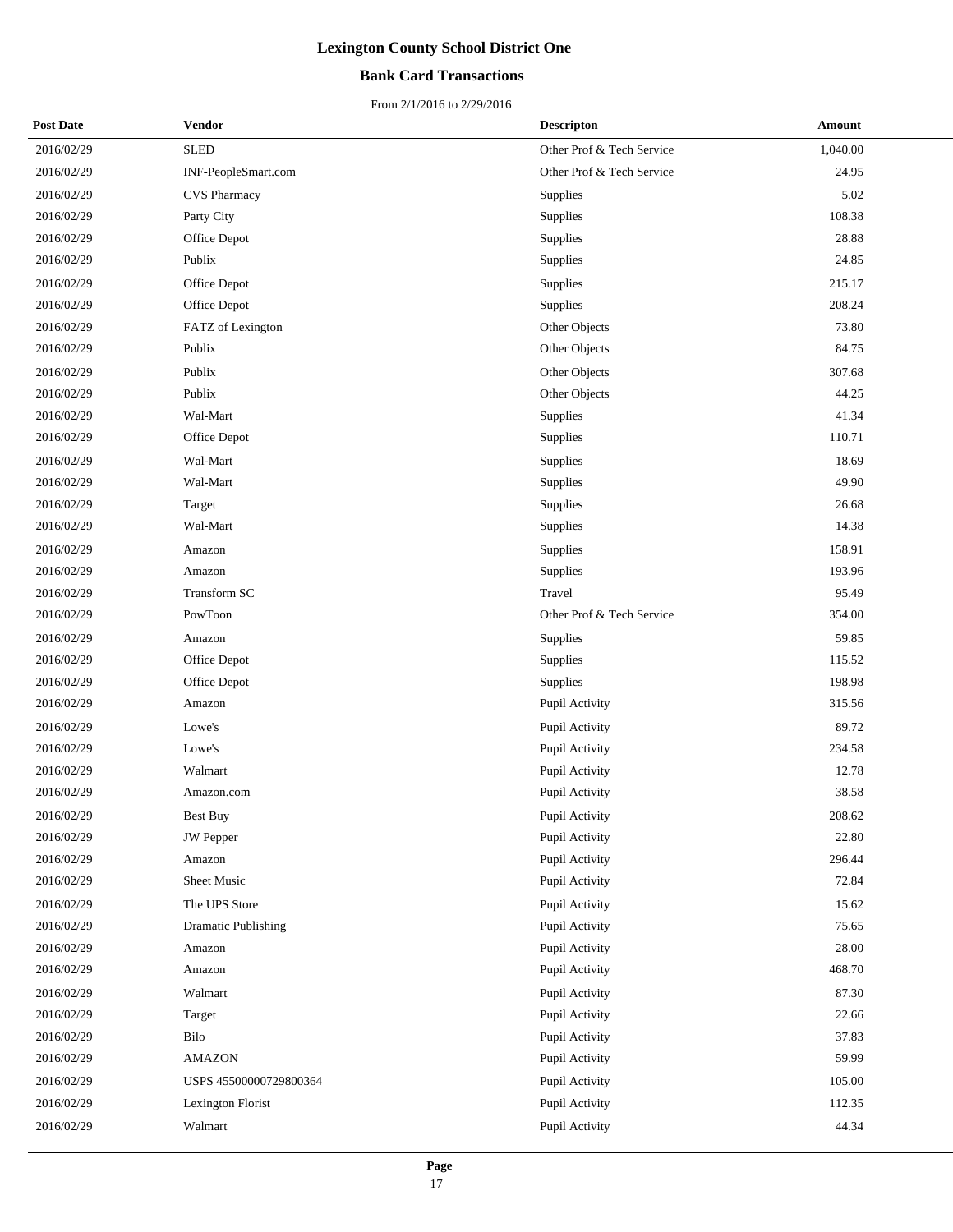## **Bank Card Transactions**

| <b>Post Date</b> | Vendor                 | <b>Descripton</b> | Amount    |
|------------------|------------------------|-------------------|-----------|
| 2016/02/29       | Amazon                 | Pupil Activity    | 473.24    |
| 2016/02/29       | Walmart                | Pupil Activity    | 104.75    |
| 2016/02/29       | Walmart                | Pupil Activity    | 69.39     |
| 2016/02/29       | PetSmart               | Pupil Activity    | 118.18    |
| 2016/02/29       | Wal-Mart               | Pupil Activity    | 46.89     |
| 2016/02/29       | Wal-Mart               | Pupil Activity    | 10.61     |
| 2016/02/29       | Amazon.com             | Pupil Activity    | 172.86    |
| 2016/02/29       | Lucks Music Library    | Pupil Activity    | 190.80    |
| 2016/02/29       | Target                 | Pupil Activity    | 113.05    |
| 2016/02/29       | Salsaritas             | Pupil Activity    | 489.85    |
| 2016/02/29       | Amazon.com             | Pupil Activity    | 15.00     |
| 2016/02/29       | Amazon                 | Pupil Activity    | 741.78    |
| 2016/02/29       | Amazon                 | Pupil Activity    | 247.28    |
| 2016/02/29       | Amazon                 | Pupil Activity    | 183.39    |
| 2016/02/29       | Walgreen's             | Pupil Activity    | 205.98    |
| 2016/02/29       | Dollar General         | Pupil Activity    | 71.69     |
| 2016/02/29       | Walmart                | Pupil Activity    | 262.33    |
| 2016/02/29       | Amazon                 | Pupil Activity    | 252.80    |
| 2016/02/29       | Amazon                 | Pupil Activity    | 499.00    |
| 2016/02/29       | Amazon.com             | Pupil Activity    | 39.00     |
| 2016/02/29       | StickerYou.com         | Pupil Activity    | 36.15     |
| 2016/02/29       | Amazon.cpm             | Pupil Activity    | 8.97      |
| 2016/02/29       | Amazon.com             | Pupil Activity    | 89.18     |
| 2016/02/29       | Amazon.com             | Pupil Activity    | 52.31     |
| 2016/02/29       | <b>Amazing Moments</b> | Pupil Activity    | 35.00     |
| 2016/02/29       | Crown Reef             | Pupil Activity    | 77.28     |
| 2016/02/29       | Crown Reef             | Pupil Activity    | 77.28     |
| 2016/02/29       | Crown Reef             | Pupil Activity    | 77.28     |
| 2016/02/29       | Crown Reef             | Pupil Activity    | 77.28     |
| 2016/02/29       | Murphy Express         | Pupil Activity    | 25.00     |
| 2016/02/29       | Neff                   | Pupil Activity    | 256.05    |
| 2016/02/29       | Publix                 | Pupil Activity    | 14.72     |
| 2016/02/29       | Marco's Pizza          | Pupil Activity    | $77.00\,$ |
| 2016/02/29       | Shealy's               | Pupil Activity    | 54.10     |
| 2016/02/29       | Bi-Lo                  | Pupil Activity    | 70.62     |
| 2016/02/29       | John Deere Landcaping  | Pupil Activity    | 372.60    |
| 2016/02/29       | Gaylord Opryland Hotel | Pupil Activity    | 136.50    |
| 2016/02/29       | Carts Plus             | Pupil Activity    | 90.95     |
| 2016/02/29       | Lowe's                 | Pupil Activity    | 27.69     |
| 2016/02/29       | Storeys Florist        | Pupil Activity    | 50.00     |
| 2016/02/29       | Amazon.com             | Pupil Activity    | 25.00     |
| 2016/02/29       | Walmart.com            | Pupil Activity    | 115.17    |
| 2016/02/29       | <b>SCMEA</b>           | Pupil Activity    | 120.00    |
| 2016/02/29       | <b>CIPA</b>            | Pupil Activity    | 160.00    |
| 2016/02/29       | The Home Depot         | Pupil Activity    | 316.29    |
|                  |                        |                   |           |